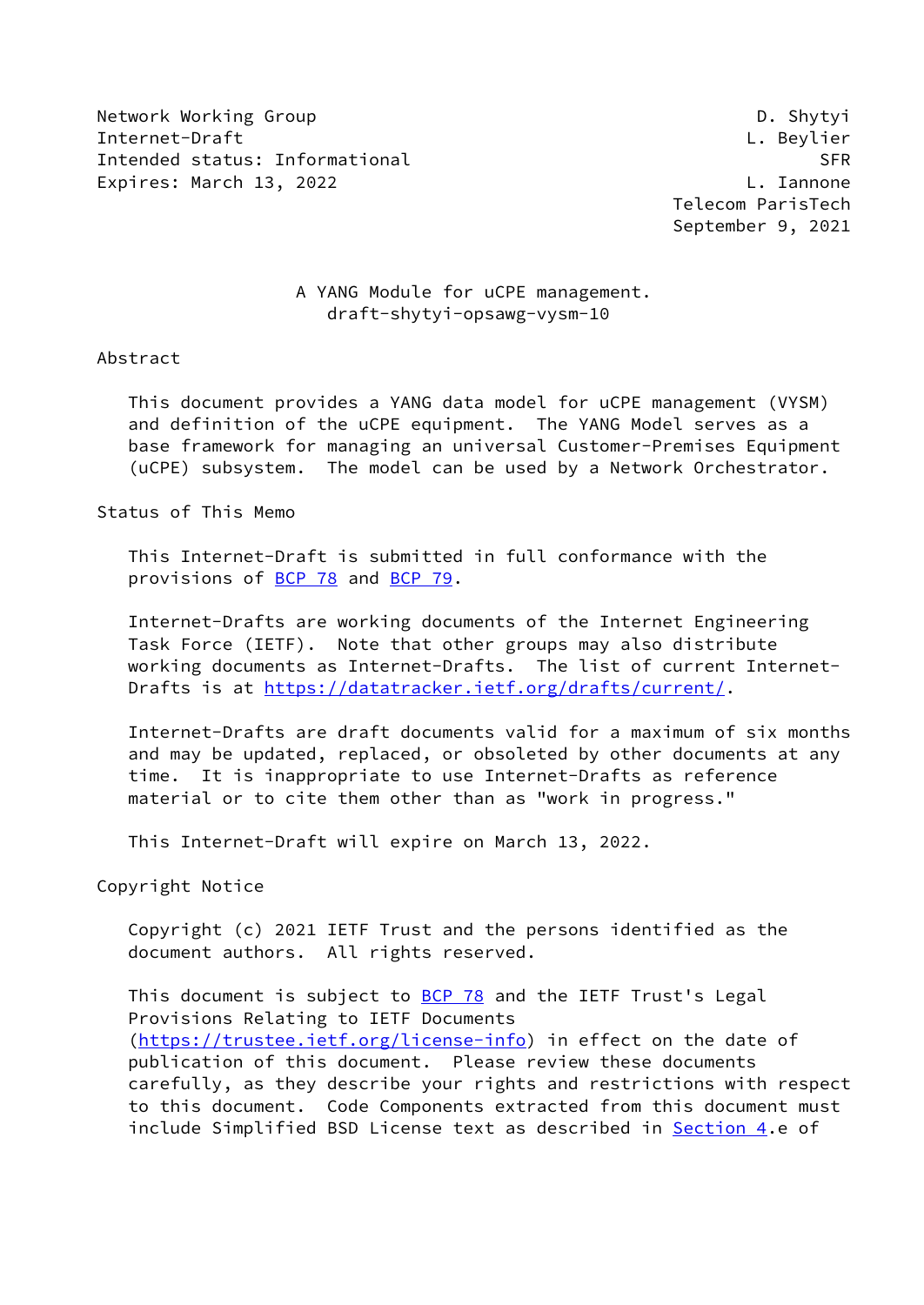<span id="page-1-1"></span> the Trust Legal Provisions and are provided without warranty as described in the Simplified BSD License.

# Table of Contents

|                                                                                                                                                                                                                                                                                                                                                                                                                                                                | $\overline{2}$ |
|----------------------------------------------------------------------------------------------------------------------------------------------------------------------------------------------------------------------------------------------------------------------------------------------------------------------------------------------------------------------------------------------------------------------------------------------------------------|----------------|
| 2.                                                                                                                                                                                                                                                                                                                                                                                                                                                             | $\overline{2}$ |
| 3.                                                                                                                                                                                                                                                                                                                                                                                                                                                             | $\overline{3}$ |
| 3.1.                                                                                                                                                                                                                                                                                                                                                                                                                                                           | $\overline{4}$ |
| $3.2$ . uCPE VNF ecosystem example                                                                                                                                                                                                                                                                                                                                                                                                                             | $\overline{4}$ |
| $3.3.$ Internal uCPE service example                                                                                                                                                                                                                                                                                                                                                                                                                           | $\overline{5}$ |
| YANG Model for uCPE management<br>$\overline{4}$ .                                                                                                                                                                                                                                                                                                                                                                                                             | 6              |
| Components for uCPE Management<br>5.                                                                                                                                                                                                                                                                                                                                                                                                                           | $\overline{1}$ |
| 6.                                                                                                                                                                                                                                                                                                                                                                                                                                                             | 9              |
| Diagram overview of YANG Data Model tree for uCPE management<br>7.                                                                                                                                                                                                                                                                                                                                                                                             | 12             |
| 8.                                                                                                                                                                                                                                                                                                                                                                                                                                                             | 16             |
| 9.                                                                                                                                                                                                                                                                                                                                                                                                                                                             | 16             |
|                                                                                                                                                                                                                                                                                                                                                                                                                                                                | 16             |
|                                                                                                                                                                                                                                                                                                                                                                                                                                                                | 17             |
| Appendix A. Example of the uCPE resources management $\dots$                                                                                                                                                                                                                                                                                                                                                                                                   | 18             |
| $Appendix B$ . Example of the uCPE resources management                                                                                                                                                                                                                                                                                                                                                                                                        |                |
| $(deprecated)$                                                                                                                                                                                                                                                                                                                                                                                                                                                 | <u>21</u>      |
| Deprecated VNF YANG Model<br>Appendix C.                                                                                                                                                                                                                                                                                                                                                                                                                       | 22             |
| XML example of deprecated YANG model<br>Appendix D.                                                                                                                                                                                                                                                                                                                                                                                                            | 28             |
| Authors' Addresses<br>$\mathbf{r}^{(i)} \cdot \mathbf{r}^{(i)} \cdot \mathbf{r}^{(i)} \cdot \mathbf{r}^{(i)} \cdot \mathbf{r}^{(i)} \cdot \mathbf{r}^{(i)} \cdot \mathbf{r}^{(i)} \cdot \mathbf{r}^{(i)} \cdot \mathbf{r}^{(i)} \cdot \mathbf{r}^{(i)} \cdot \mathbf{r}^{(i)} \cdot \mathbf{r}^{(i)} \cdot \mathbf{r}^{(i)} \cdot \mathbf{r}^{(i)} \cdot \mathbf{r}^{(i)} \cdot \mathbf{r}^{(i)} \cdot \mathbf{r}^{(i)} \cdot \mathbf{r}^{(i)} \cdot \mathbf{$ | 30             |
|                                                                                                                                                                                                                                                                                                                                                                                                                                                                |                |

### <span id="page-1-0"></span>[1](#page-1-0). Introduction

 Network Function Virtualization is a technology that allows to virtualize the network services running on dedicated hardware. This technology became a base for universal Customer-Premises Equipment (uCPE). This document defines the uCPE as hardware with x86 capabilities that has a hypervisor. In other words, uCPE is a host that may run multiple Virtual Machines with guest OSs, where each Guest OS may represent a Physical Network Function. This document presents the YANG Model (VYSM) to manage from an Orchestrator the infrastructure inside the uCPE.

#### <span id="page-1-2"></span>[2](#page-1-2). Terminology

 The key words "MUST", "MUST NOT", "REQUIRED", "SHALL", "SHALL NOT", "SHOULD", "SHOULD NOT", "RECOMMENDED", "MAY", and "OPTIONAL" in this document are to be interpreted as described in [RFC 2119 \[RFC2119](https://datatracker.ietf.org/doc/pdf/rfc2119)].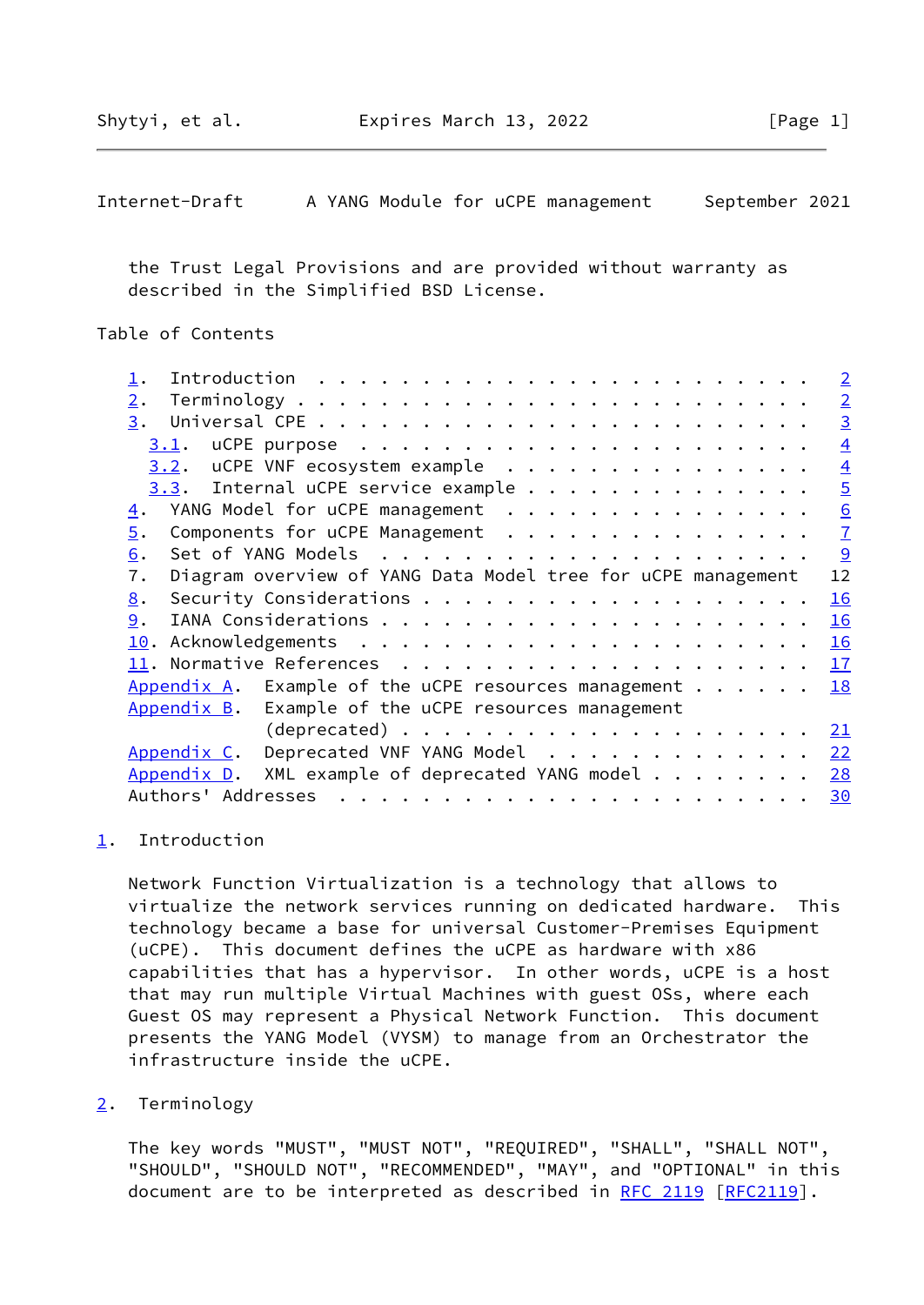Link - is an entity that enables link layer communication of nodes. Port - node connector to the link.

| Shytyi, et al. | Expires March 13, 2022 | [Page 2] |
|----------------|------------------------|----------|
|                |                        |          |

<span id="page-2-1"></span>Internet-Draft A YANG Module for uCPE management September 2021

NE - Network Element.

NSYM - Network Yang Module.

VYSM - VNF YANG Model.

<span id="page-2-0"></span>[3](#page-2-0). Universal CPE

 Firstly, this document defines the platform that is controlled with VYSM - universal CPE (uCPE). The uCPE as hardware with x86 capabilities that is generally running Linux distribution with additional virtualization layer. Virtualization layer provides virtual compute, virtual storage and virtual network resources. Each VNF running in the uCPE requires the amount of virtual resources (for example: 4 vCPUs, 4GB RAM, 40GB storage, 4 vPorts). VNFs MAY be interconnected between each other and physical ports via Virtual Networks. Topology construction and VM life-cycle management is allowed via high level interface (Configuration can be done in the same transaction). The figure below presents the uCPE architecture.

| VNF1                 | VNF <sub>2</sub>     | VNF3     |                         |
|----------------------|----------------------|----------|-------------------------|
| Virtual<br>Compute   | Virtual<br>Storage   | Networks | Virtual   uCPE software |
| PHY x86<br>processor | $RAM+PHY$<br>storage | ports    | PHYsical  uCPE Hardware |

The next elements can be managed in the uCPE:

o Virtual Network Funcitons: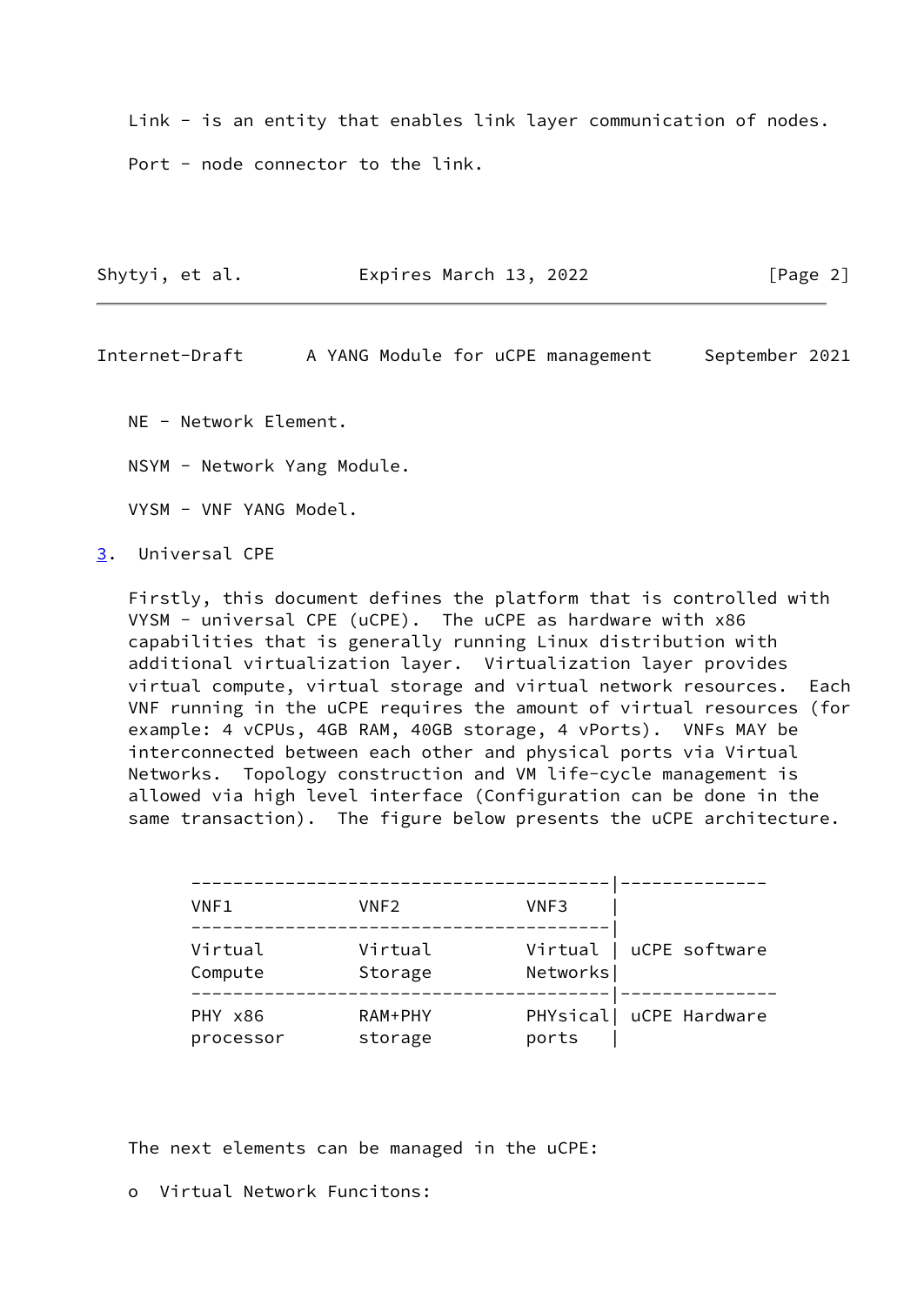- \* Number of assigned vCPUs.
- \* Size of allocated RAM.
- \* VNF day0 config (bootstrap).
- \* vLinks that are attached to the VNF.
- o Virtual Switches:
	- \* vLinks that are attached to the vSW.

<span id="page-3-1"></span>

| Shytyi, et al. | Expires March 13, 2022 | [Page 3] |
|----------------|------------------------|----------|
|----------------|------------------------|----------|

- o Virtual Links(vLinks).
- o Physical Ports of the uCPE.
- <span id="page-3-0"></span>[3.1](#page-3-0). uCPE purpose
	- o uCPE replaces multiple types of equipment (Node#1 Node#5) with 1 unit by virtualizing them as Virtual Network Functions on the top of NFVIs:

: NODE #1 : NODE #2 : NODE #3 :NODE #4: NODE #5 : : +-----------+ : +------+ : +------+ : +--+ : +-----+ : .----|Aggregation|----|CE-L2 |----| CE-L3|----|FW|----|SDWAN|---LAN : | switch | : | | : | | : | | : | | : : +-----------+ : +------+ : +------+ : +--+ : +-----+ :

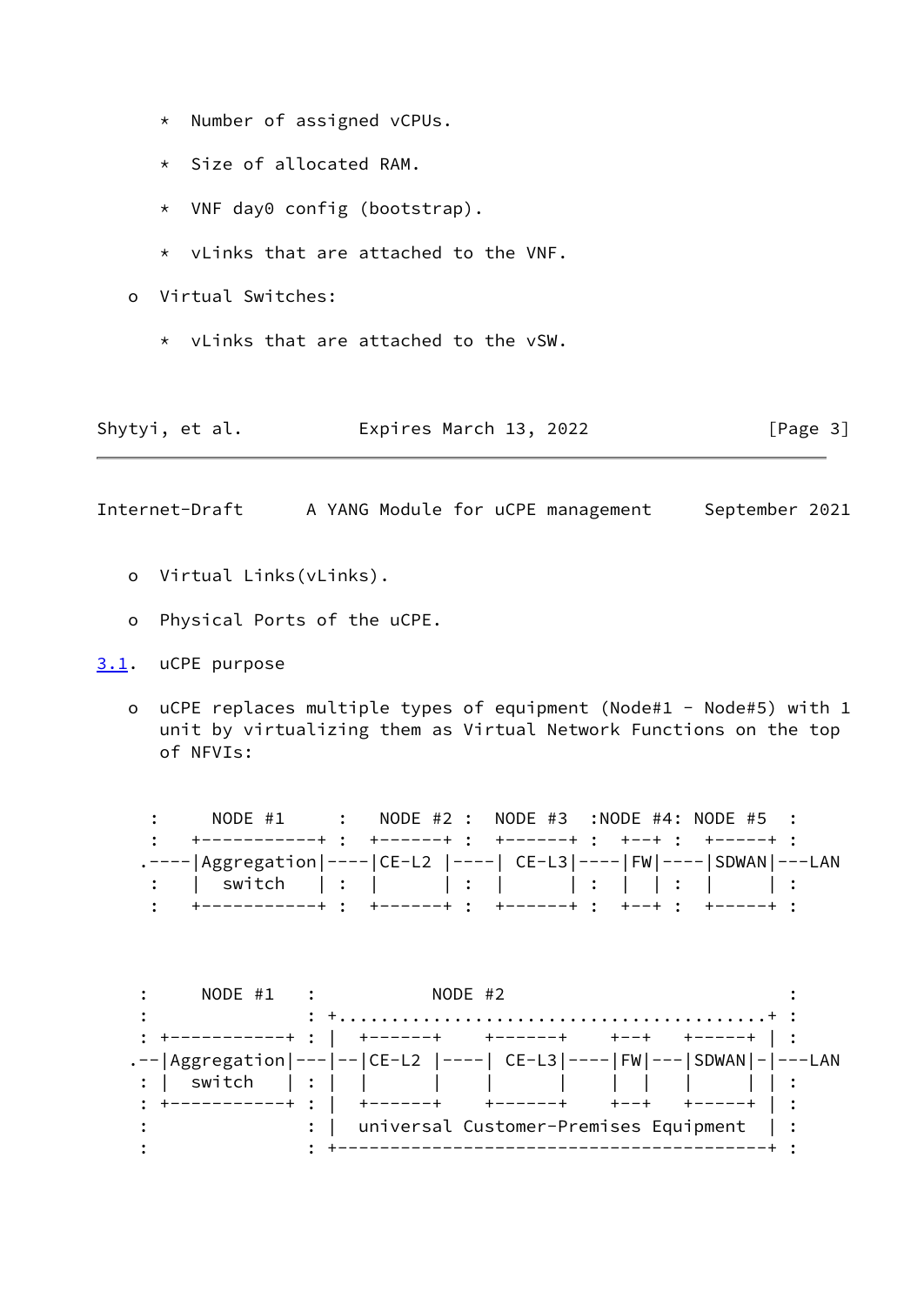- o uCPE facilitates the interconnection between the Network Functions (NF) as interconnection between NF is performed via virtual links(that is part of the uCPE management). That means that no need to hire technician to cable the equipment, it could be done via orchestrator.
- o uCPE facilitates the 0day configuration of the VNFs as its 0day configuration can be putted remotely.
- <span id="page-4-0"></span>[3.2](#page-4-0). uCPE VNF ecosystem example

uCPE supports a Virtual Network Functions of different type:

- o SD-WAN
- o vRouter
- o vFirewall

| Shytyi, et al. | Expires March 13, 2022 | [Page 4] |
|----------------|------------------------|----------|
|                |                        |          |

<span id="page-4-2"></span>Internet-Draft A YANG Module for uCPE management September 2021

- o vLB(vLoad Balancer)
- o vCGNAT(vCarrier Grade NAT)
- o virtual WAN Optimistaion
- o vWireless LAN controller
- o Other...

<span id="page-4-1"></span>[3.3](#page-4-1). Internal uCPE service example

 The VNF in the uCPE could be a vRouter or vFirewall or an SD-WAN that is not a default part of virtual network resources of the uCPE. Multiple VNFs MAY be instantiated in the uCPE. With support of links and switches, VNFs MAY participate a service chains. Example of service chains (Note that virtual switch "vs(WAN)" connected to LAN ports and vSW(WAN) is connected to WAN ports):

- o vSW(WAN)-l1-vRouter-l2-vSW(LAN).
- o vSW(WAN)-l1-vRouter-l2-vSW(Service)-l3-vFirewall-l4-vSW(LAN).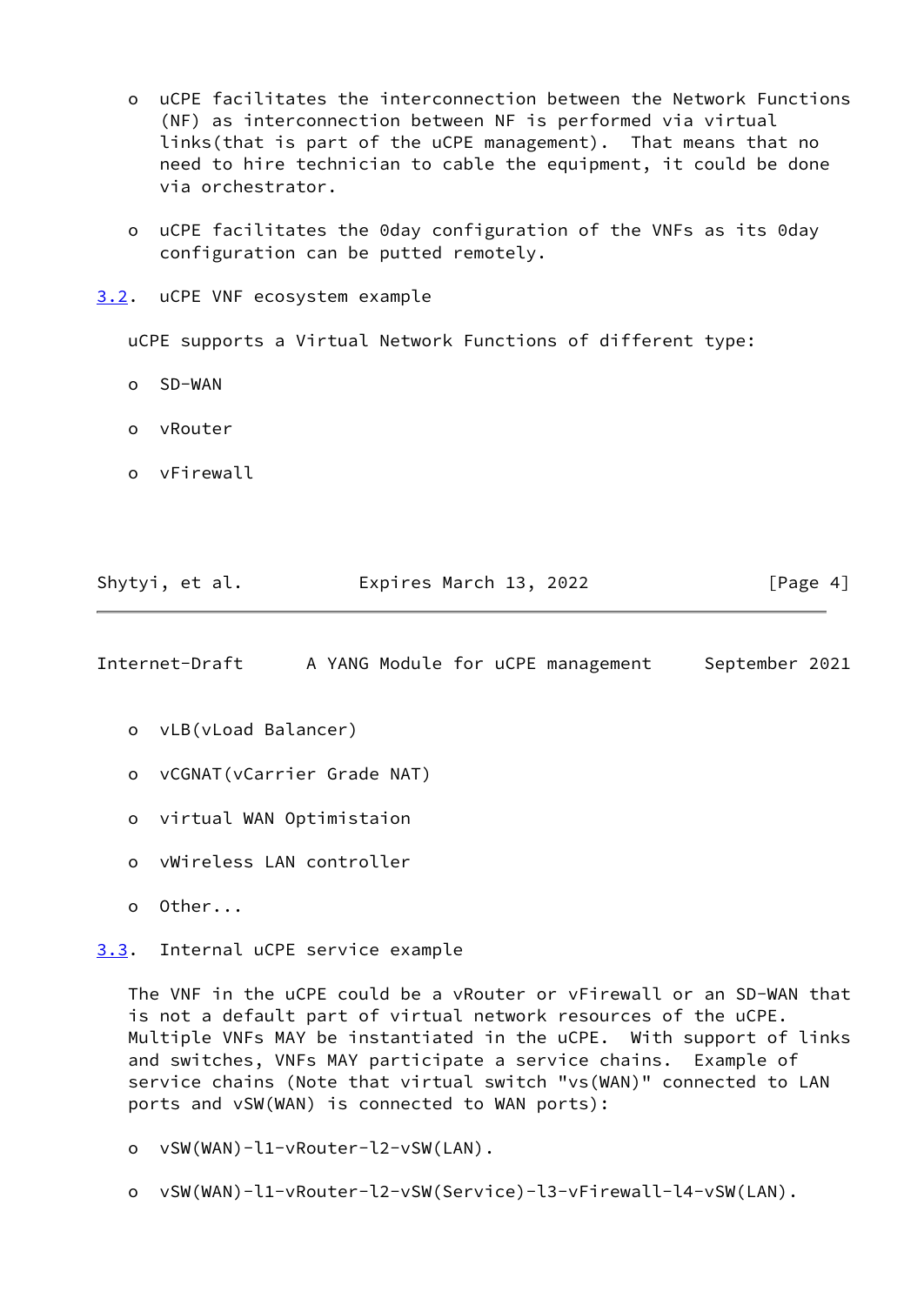```
 o vSW(WAN)-l1-vRouter-l2-vSW(Service1)-l3-vFirewall-l4-
    vSW(Service2)-l5-SD-WAN-l6-vSW(LAN).
 o vSW(WAN)-l1-SDWAN-l2-vSW(Service)-l3-vFirewall-l4-vSW(LAN).
 o
      vSW(WAN1)--vRouter--+
                          +--vLoadBalance vFirewall--vSW(LAN)
      vSW(WAN2)--vRouter--+ | |
                               +-vSW(Service1)+
 o
    vSW(WAN1)--vRouter(ISP1)--+
                            +--SD-WAN vFirewall--vSW(LAN)
    vSW(WAN2)--vRouter(ISP2)--+ | |
                                  +-vSW(Service1)+
```
Shytyi, et al. **Expires March 13, 2022** [Page 5]

<span id="page-5-1"></span>Internet-Draft A YANG Module for uCPE management September 2021

#### <span id="page-5-0"></span>[4](#page-5-0). YANG Model for uCPE management

 Secondly, this document defines and classifies the YANG Model for uCPE Management. This Module is modeled representation of the specific network requirements. It provides abstraction of network configuration and operations. The YANG Model for uCPE Management does not describe all configuration to be performed on the devices, but provides the configuration that is required for the "Network to Network Element(s)" decomposition process [RFC 8199](https://datatracker.ietf.org/doc/pdf/rfc8199) [[RFC8199\]](https://datatracker.ietf.org/doc/pdf/rfc8199). Example of the decomposition is presented in the figure below.

 The Network YANG module exposes the configuration commands via the Northbound interfaces of the orchestrator. Therefore the set of the commands modeled in the VYSM can be inputted via Notrhbound interfaces(for example CLI). In the example the command "vm VNF1" is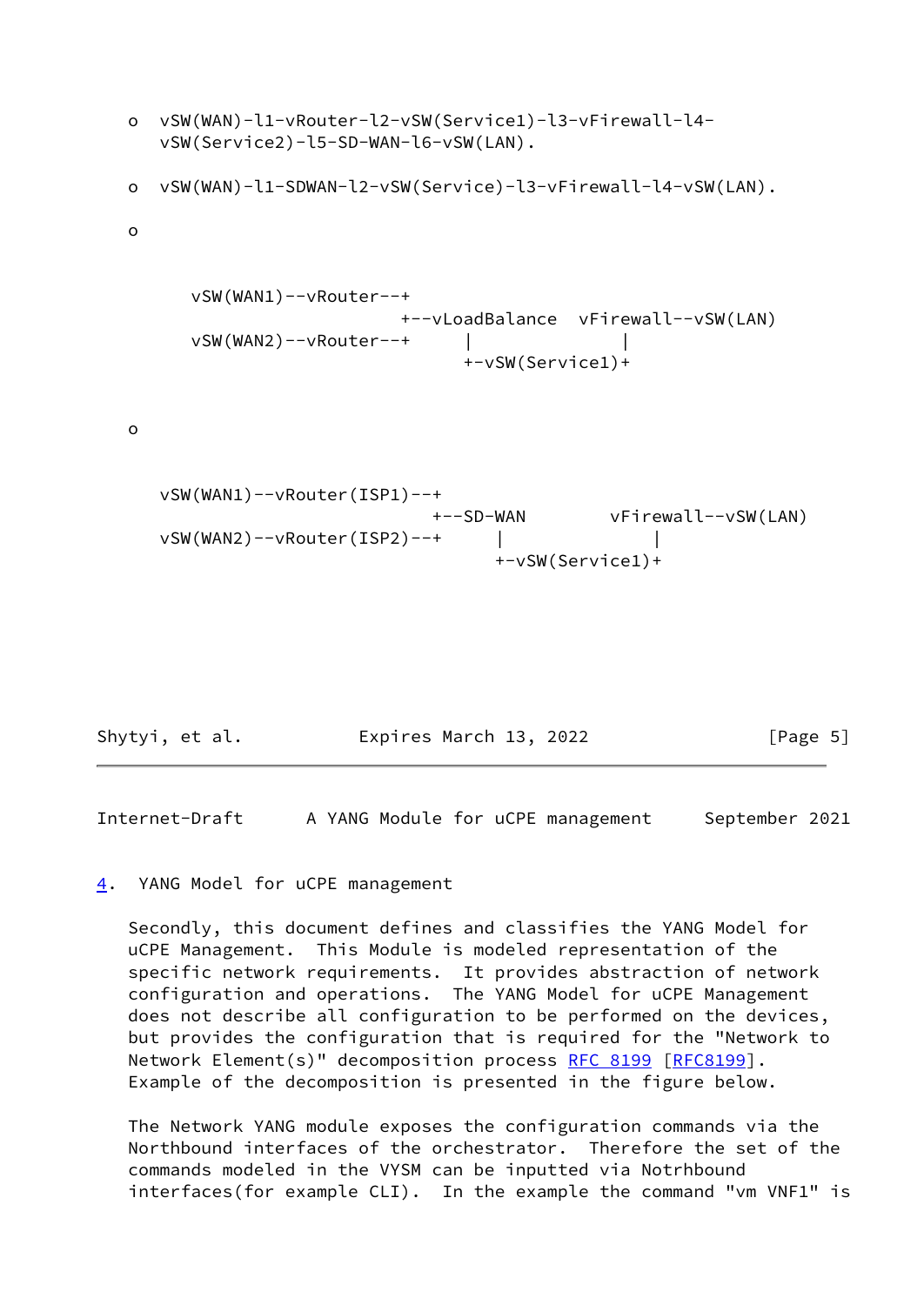passed via Northbound interface to the orchestrator. It defines the virtual machine name. Further the same configuration MAY be transformed to the one or multiple Network Element payloads (for example xml for NETCONF) that carry an equivalent of commands such as "nf nf-name VNF1"

Shytyi, et al. Expires March 13, 2022 [Page 6]

<span id="page-6-0"></span>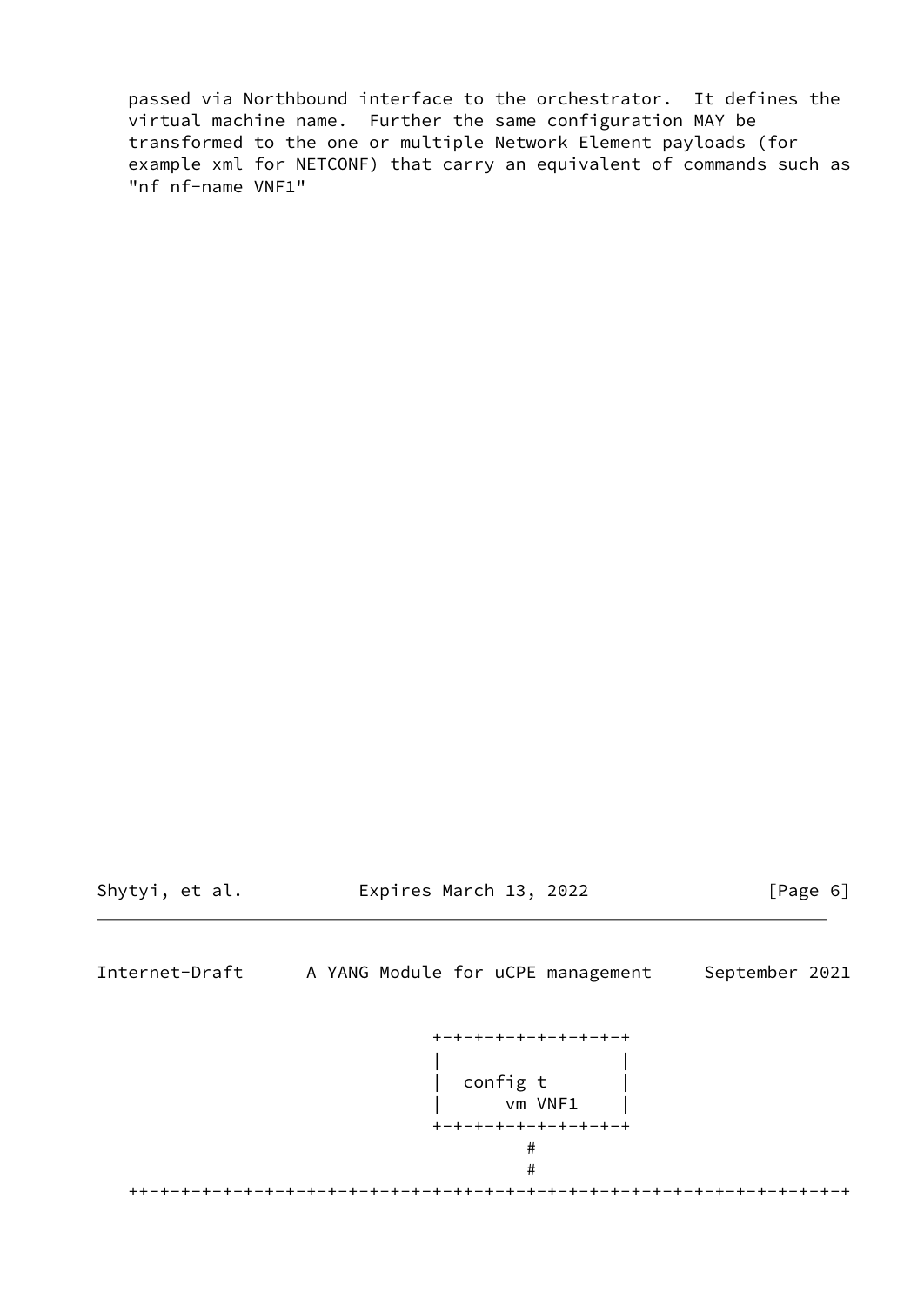: : : +-+-+-+-+-+-+-+-+-+-+-+-+-+-++-+-+-+ : : | Network YANG Module  $| \leq 1$  scope of this document : : +-+-+-+-+-+-+-+-+-+-+-+-+-+-++-+-+-+ :  $\qquad \qquad \bullet$  :  $\qquad \qquad \bullet$  :  $\qquad \qquad \bullet$  :  $\qquad \qquad \bullet$  :  $\qquad \qquad \bullet$  :  $\qquad \qquad \bullet$  :  $\qquad \qquad \bullet$  :  $\qquad \qquad \bullet$  :  $\qquad \qquad \bullet$  :  $\qquad \qquad \bullet$  :  $\qquad \qquad \bullet$  :  $\qquad \qquad \bullet$  :  $\qquad \qquad \bullet$  :  $\qquad \qquad \bullet$  :  $\qquad \qquad \bullet$  :  $\qquad \qquad \bullet$  :  $\qquad \qquad \bullet$  : : ############################## : :  $\qquad \qquad \ \ \, +\qquad \qquad \ \ \, +\qquad \qquad \ \ \, +\qquad \qquad \ \ \, +\qquad \qquad \ \ \, +\qquad \qquad \ \ \, +\qquad \qquad \ \ \, +\qquad \qquad \ \ \, +\qquad \qquad \ \ \, +\qquad \qquad \ \ \, +\qquad \qquad \ \ \, +\qquad \qquad \ \ \, +\qquad \qquad \ \ \, +\qquad \qquad \ \ \, +\qquad \qquad \ \ \, +\qquad \qquad \ \ \, +\qquad \qquad \ \$  : '---------' '------------' '-----------' : : 'Module1 ' ' Module 2 ' ' Module3 ' : : '---------' '------------' '-----------' : : # # # : : # # ####################### : : #### ############## # : : # # # : ++-+-+-+-+-+-+-+-+-+-+-+-+-+-+-++-+-+-+-+-+-+-+-+-+-+-+-+-+-+-+-+-+-+  $\#$   $\#$  Network # element 1 Network # element 2 Network # element3 ++-+-+-+-+-+-+-+-+-+-+ -+-+-+-++-+-+-+-+-+-+-+-+- +-+-+-+-+-+-+-+-+ | domains domain VNF1| |tenants tenant name VNF1| |nf nf-name VNF1| ++-+-+-+-+-+-+-+-+-+-+ -+-+-+-++-+-+-+-+-+-+-+-+- +-+-+-+-+-+-+-+-+

<span id="page-7-0"></span>[5](#page-7-0). Components for uCPE Management

This section provides a components overview to manage the uCPE.

 There are multiple RFCs and drafts produced by the IETF community, that are referenced in the YANG tree to manage the uCPE. Each document produced by the IETF covers a part of uCPE Management. The list of the documents is provided below:

- o [[RFC8530\]](https://datatracker.ietf.org/doc/pdf/rfc8530) logical network elements (VNFs) properties.
- o [[RFC8345\]](https://datatracker.ietf.org/doc/pdf/rfc8345) definition of networks, nodes, node-termination points: network includes the uCPE with uCPE's physical termination points.
- o [[I-D.ietf-teas-sf-aware-topo-model\]](#page-18-2)physical ports and service functions (VNFs) interconnection matrices (PhyPort-VNF, VNF-VNF).

| Shytyi, et al. | Expires March 13, 2022 | [Page 7] |
|----------------|------------------------|----------|
|----------------|------------------------|----------|

Internet-Draft A YANG Module for uCPE management September 2021

o This document itself provides yang modules that completes the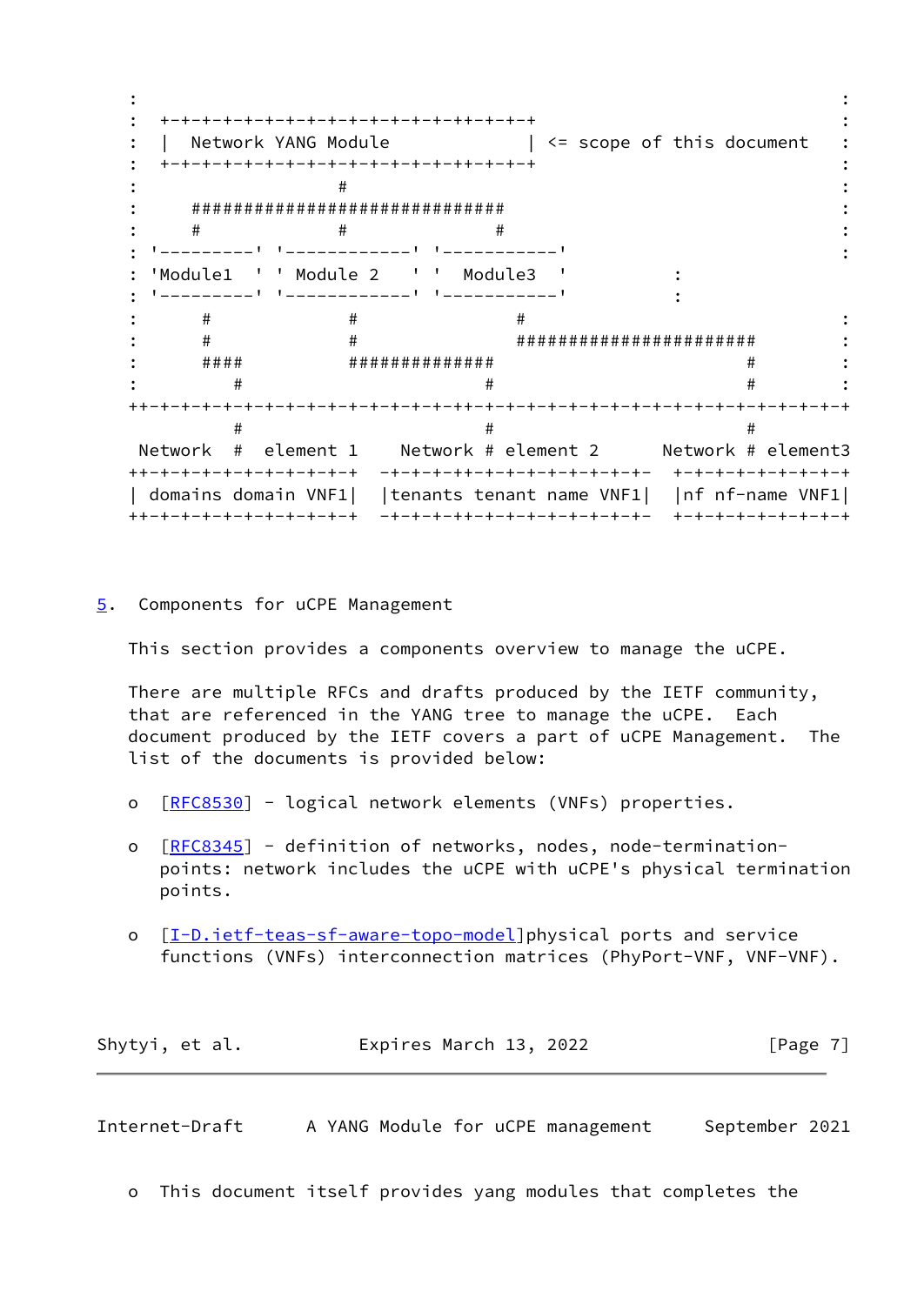existing documents produced by IETF.

 This document introduces yang modules for 'logical network elements properties(VNFs)" part:

- o day0-info: mapping between variables inside of the bootstrap config and required values in the list "day0-info". In the bootstrap config the variable could be putted instead value. The value could be set in the day0-info part (check the YANG model) and after the value in the list will be mapped to the variable in the bootstrap config.
- o vCPU/vRAM/vDisk/VNF-ports leafs and lists.

 The minimal list of yang models required for compilation of the YANG tree to manage the uCPE is presented below:

- o ieee-dot1Q-types
- o ietf-interfaces
- o ietf-ip
- o ietf-logical-network-element
- o ietf-network
- o ietf-network-instance
- o ietf-ietf-network-topology
- o ietf-routing-types
- o ietf-te-topology
- o ietf-te-topology-sf
- o ietf-te-types
- o ietf-yang-schema-mount
- o etsi-sol-006-deviation
- o The YANG modules introduced in this document:
- o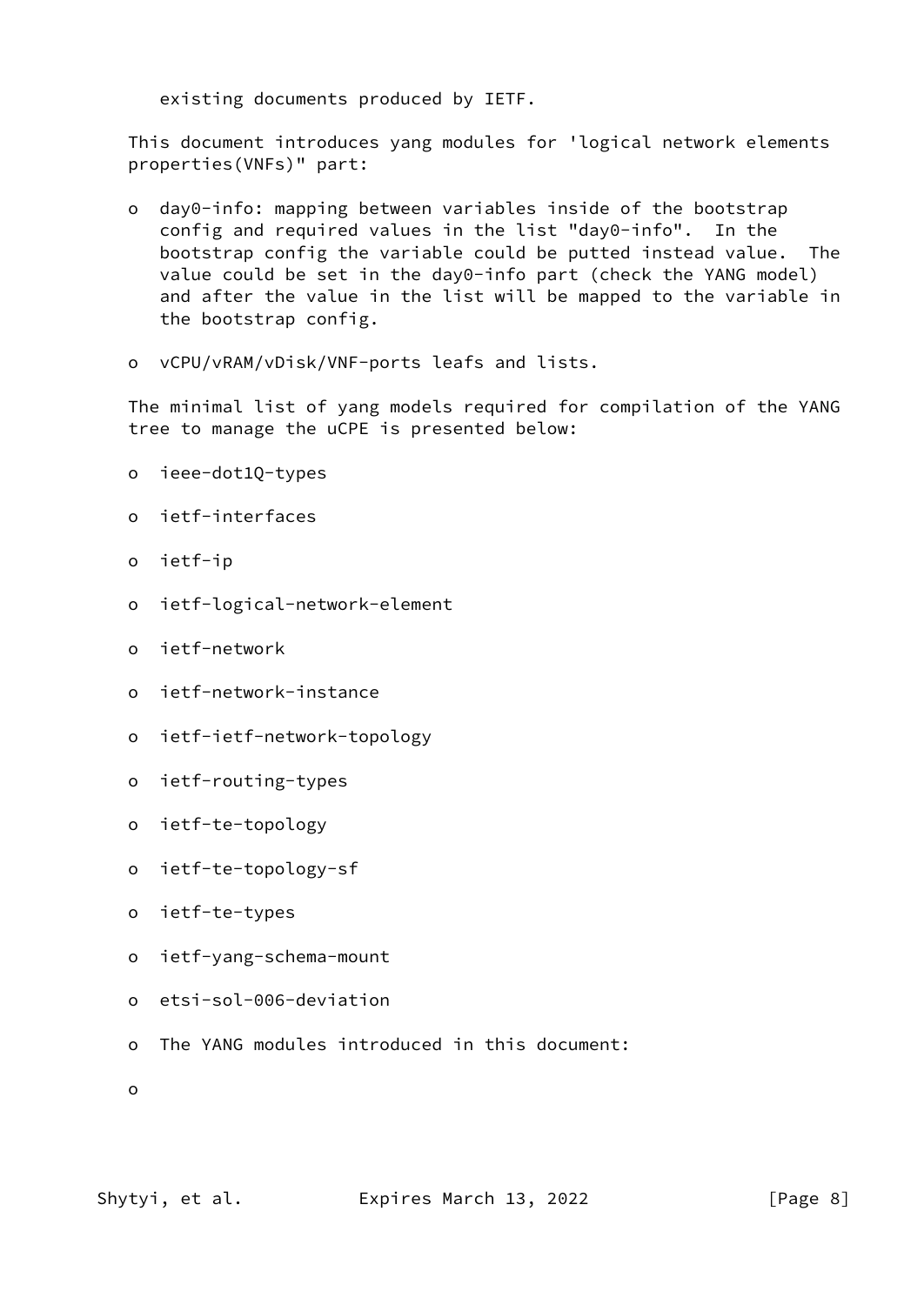- <span id="page-9-1"></span>\* ietf-ucpe-lne-properties
- \* ietf-ucpe-lt-virtual-link-id
- \* ietf-ucpe-ni-properties
- \* ietf-ucpe-node-type
- <span id="page-9-0"></span>[6](#page-9-0). Set of YANG Models

 This section provides a YANG models that address uCPE netowork service resources management oranized according to the ID [\[I-D.ietf-netmod-yang-packages](#page-18-3)]

```
 <CODE BEGINS> file "ietf-ucpe-network-service-pkg.json"
    ========= NOTE: '\' line wrapping per BCP XX (RFC XXXX) ===========
     {
      "ietf-yang-instance-data:instance-data-set": {
        "name": "ietf-ucpe-network-service-pkg",
        "pkg-schema": {
           package: "ietf-yang-package-defn-pkg@0.1.0.json"
        },
        "description": "YANG package for universal CPE network service",
        "content-data": {
          "ietf-yang-package-instance:yang-package": {
            "name": "ietf-ucpe-network-service-pkg",
            "version": "0.0.1",
            "timestamp": "2021-09-09T17:00:00Z",
            "organization": "IETF OPSAWG Working Group",
           "contact" : "WG Web: \langle \frac{\text{http://tools.ietf.org/wg/opsawg/}}{\text{?}} \rangle, \
                         WG List: <mailto:opsawg@ietf.org>, \
             Author: <mailto:ietf.dmytro@shytyi.net>",
        "description": "IETF uCPE network service YANG package.\
\sqrt{ }This package defines a small sample set of \setminusYANG modules that could represent the basic set of \
          modules that a standard universal CPE device might be \setminus expected \
               to support.",
           draft-shytyi-opsawg-vysm-10.xml",
            "location": [ "https://github.com/dmytroshytyi/ucpe-ietf/\
                                       ietf-ucpe-service@v0.0.1.json" ],
            "module": [
```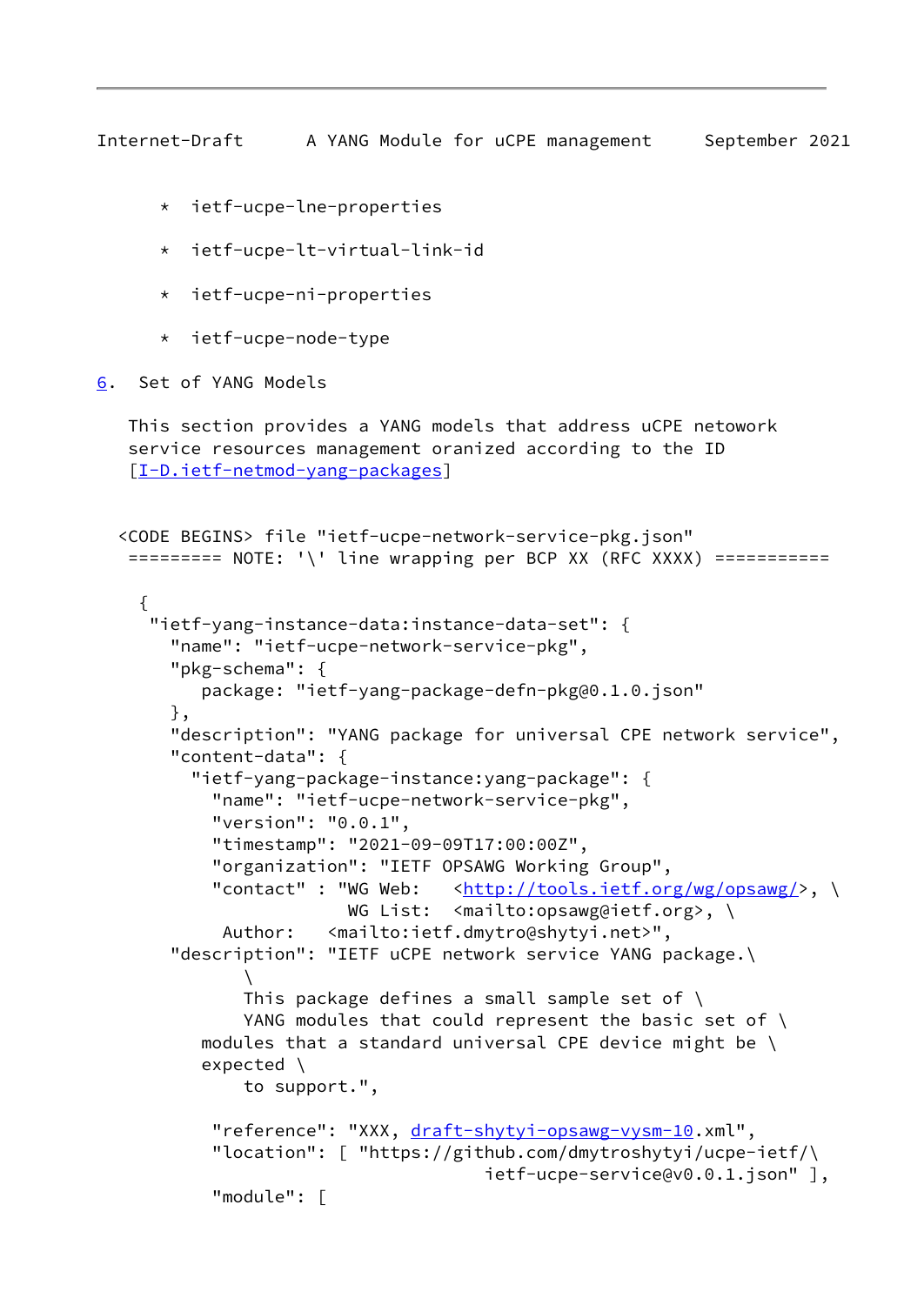```
\{ "name": "ieee-dot1Q-types,
```

```
Shytyi, et al. Expires March 13, 2022 [Page 9]
Internet-Draft A YANG Module for uCPE management September 2021
               "revision": "2015-08-18",
               "location": [ "/https://github.com/dmytroshytyi/\
                ucpe-ietf/blob/master/ieee-dot1Q-types.yang" ],
             },
\{ "name": "ietf-interfaces",
               "revision": "2018-02-20",
               "location": [ "https://github.com/dmytroshytyi/\
                ucpe-ietf/blob/master/\
                ietf-interfaces%402018-02-20.yang" ],
             },
\{ "name": "ietf-ip",
               "revision": "2018-02-22",
               "location": [ "https://github.com/dmytroshytyi/ucpe-ietf\
                /blob/master/ietf-ip%402018-02-22.yang" ],
             },
\{ "name": "ietf-logical-network-element",
               "revision": "2019-01-25",
               "location": [ "https://github.com/dmytroshytyi/\
                ucpe-ietf/blob/master/\
                ietf-logical-network-element%402019-01-25.yang" ],
             },
\{ "name": "ietf-network",
               "revision": "2018-02-26",
               "location": [ "https://github.com/dmytroshytyi/\
                ucpe-ietf/blob/master/\
                ietf-network%402018-02-26.yang" ],
             },
\{ "name": "ietf-network-instance",
               "revision": "2019-01-21",
               "location": [ "https://github.com/dmytroshytyi/\
                ucpe-ietf/blob/master/\
                ietf-network-instance%402019-01-21.yang" ],
             },
\{
```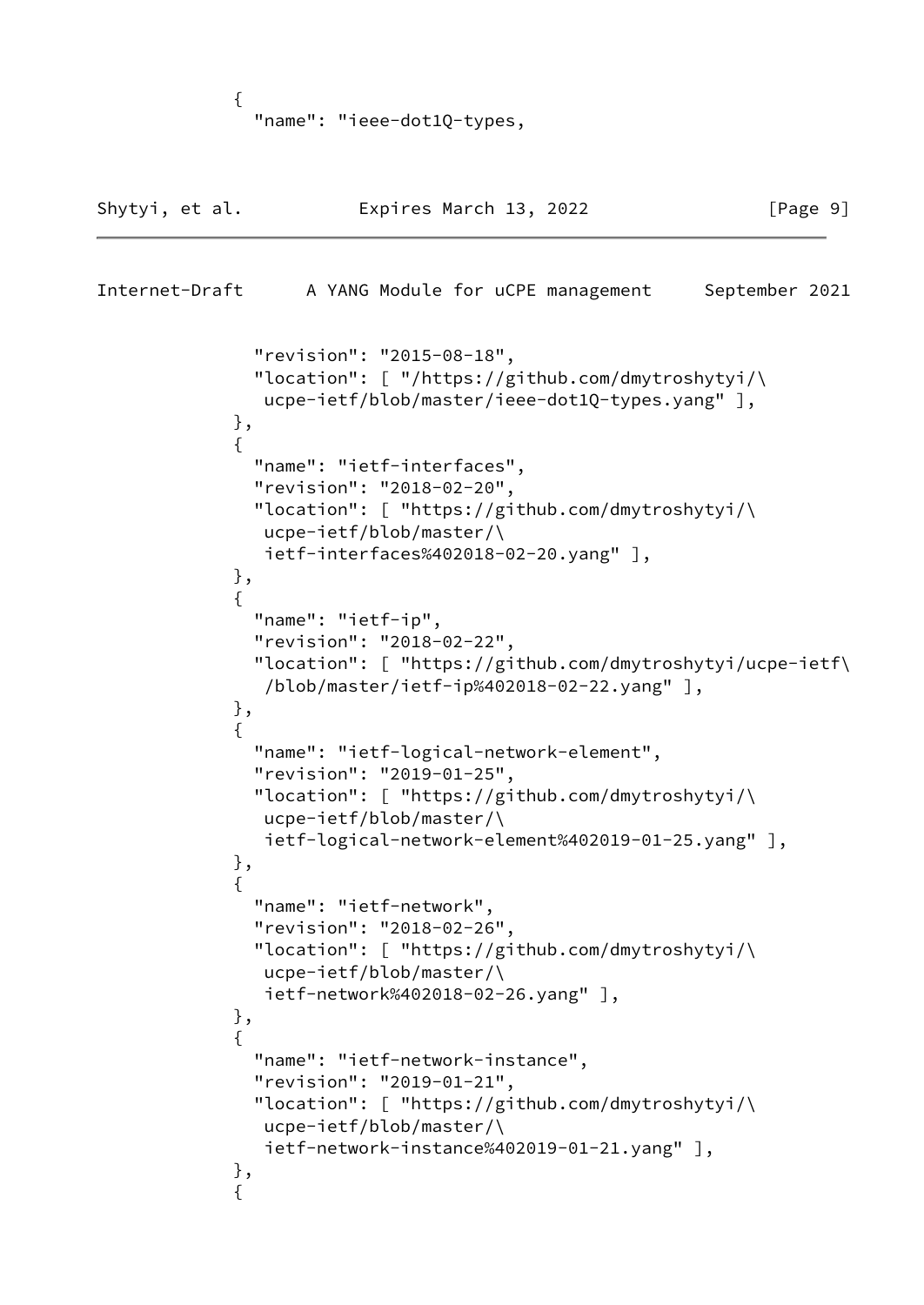```
 "name": "ietf-network-topology",
               "revision": "2018-02-26",
               "location": [ "https://github.com/dmytroshytyi/\
                ucpe-ietf/blob/master/\
                ietf-network-topology%402018-02-26.yang" ],
             },
\{ "name": "ietf-routing-types",
               "revision": "2017-12-04",
Shytyi, et al. Expires March 13, 2022 [Page 10]
Internet-Draft A YANG Module for uCPE management September 2021
               "location": [ "https://github.com/dmytroshytyi/\
                ucpe-ietf/blob/master/\
                ietf-routing-types%402017-12-04.yang" ],
             },
\{ "name": "ietf-te-topology",
               "revision": "2019-02-07",
               "location": [ "https://github.com/dmytroshytyi/\
                ucpe-ietf/blob/master/\
                ietf-te-topology%402019-02-07.yang" ],
             },
\{ "name": "ietf-te-topology-sf",
               "revision": "2019-11-03",
               "location": [ "https://github.com/dmytroshytyi/\
                ucpe-ietf/blob/master/\
                ietf-te-topology-sf%402019-11-03.yang" ],
             },
\{ "name": "ietf-te-types",
               "revision": "2019-11-18",
               "location": [ "https://github.com/dmytroshytyi/\
                ucpe-ietf/blob/master/\
                ietf-te-types%402019-11-18.yang" ],
             },
\{ "name": "ietf-ucpe-lne-properties",
               "revision": "2019-11-21",
               "location": [ "https://github.com/dmytroshytyi/\
                ucpe-ietf/blob/master/\
                ietf-ucpe-lne-properties%402019-11-21.yang" ],
             },
```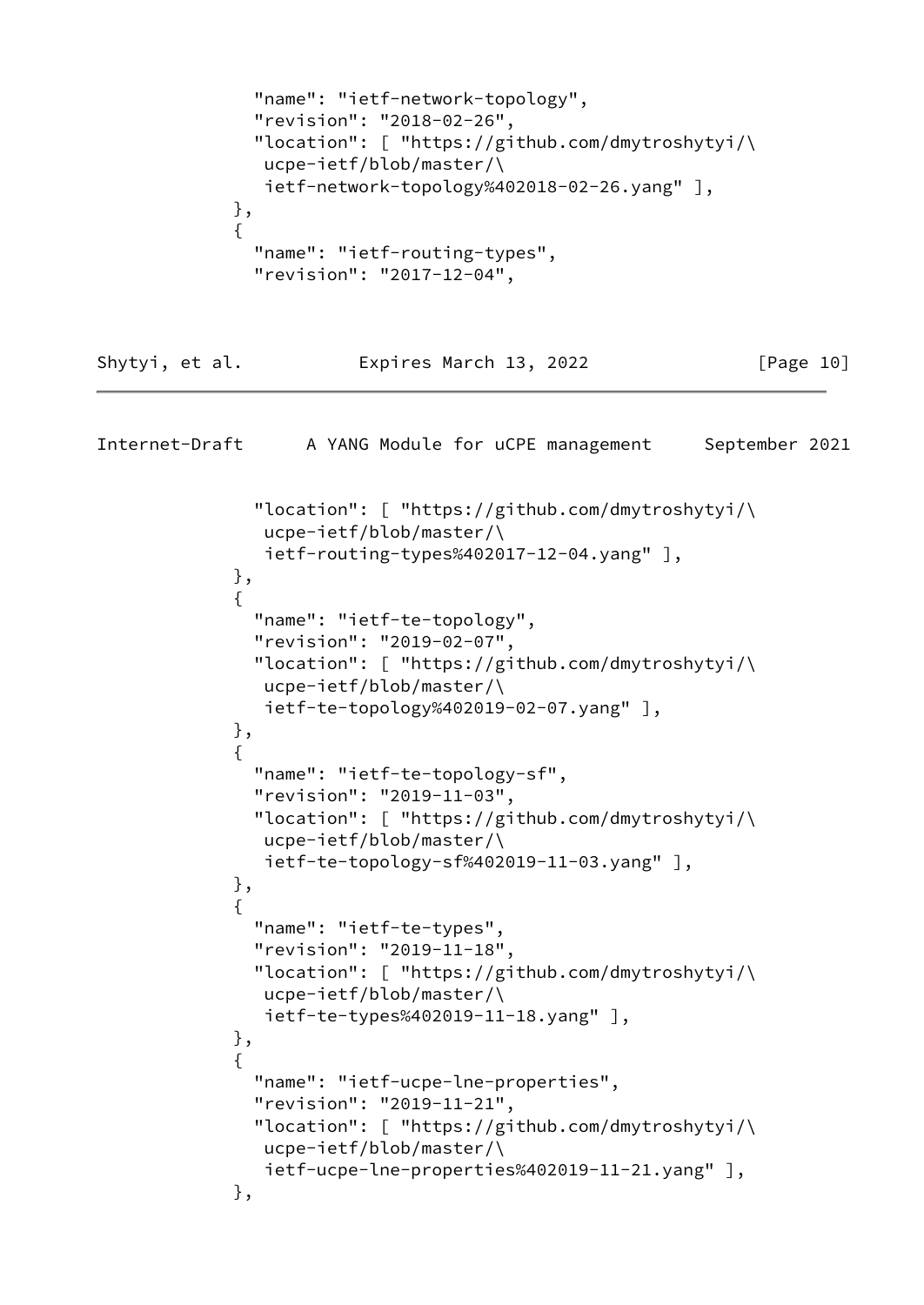```
\{ "name": "ietf-ucpe-lt-virtual-link-id",
               "revision": "2020-02-14",
               "location": [ "https://github.com/dmytroshytyi/\
                ucpe-ietf/blob/master/\
                ietf-ucpe-lt-virtual-link-id%402020-02-14.yang" ],
             },
\{ "name": "ietf-ucpe-ni-properties",
               "revision": "2019-11-27",
               "location": [ "https://github.com/dmytroshytyi/\
                ucpe-ietf/blob/master/\
                ietf-ucpe-ni-properties%402019-11-27.yang" ],
             },
\{ "name": "ietf-ucpe-node-type",
```
Shytyi, et al. Expires March 13, 2022 [Page 11]

```
Internet-Draft A YANG Module for uCPE management September 2021
               "revision": "2020-02-14",
               "location": [ "https://github.com/dmytroshytyi/\
                ucpe-ietf/blob/master/\
                ietf-ucpe-node-type%402020-02-14.yang" ],
             },
\{ "name": "ietf-ucpe-ni-properties",
               "revision": "2019-11-27",
               "location": [ "https://github.com/dmytroshytyi/\
                ucpe-ietf/blob/master/\
                ietf-ucpe-ni-properties%402019-11-27.yang" ],
             },
\{ "name": "ietf-yang-schema-mount",
               "revision": "2019-01-14",
               "location": [ "https://github.com/dmytroshytyi/\
                ucpe-ietf/blob/master/\
                ietf-yang-schema-mount%402019-01-14.yang" ],
             },
\{ "name": "etsi-nfv-common-deviation",
               "revision": "2020-06-10",
               "location": [ "https://github.com/dmytroshytyi/\
                ucpe-ietf/blob/master/\
                submodules/etsi-nfv-common-deviation.yang" ],
```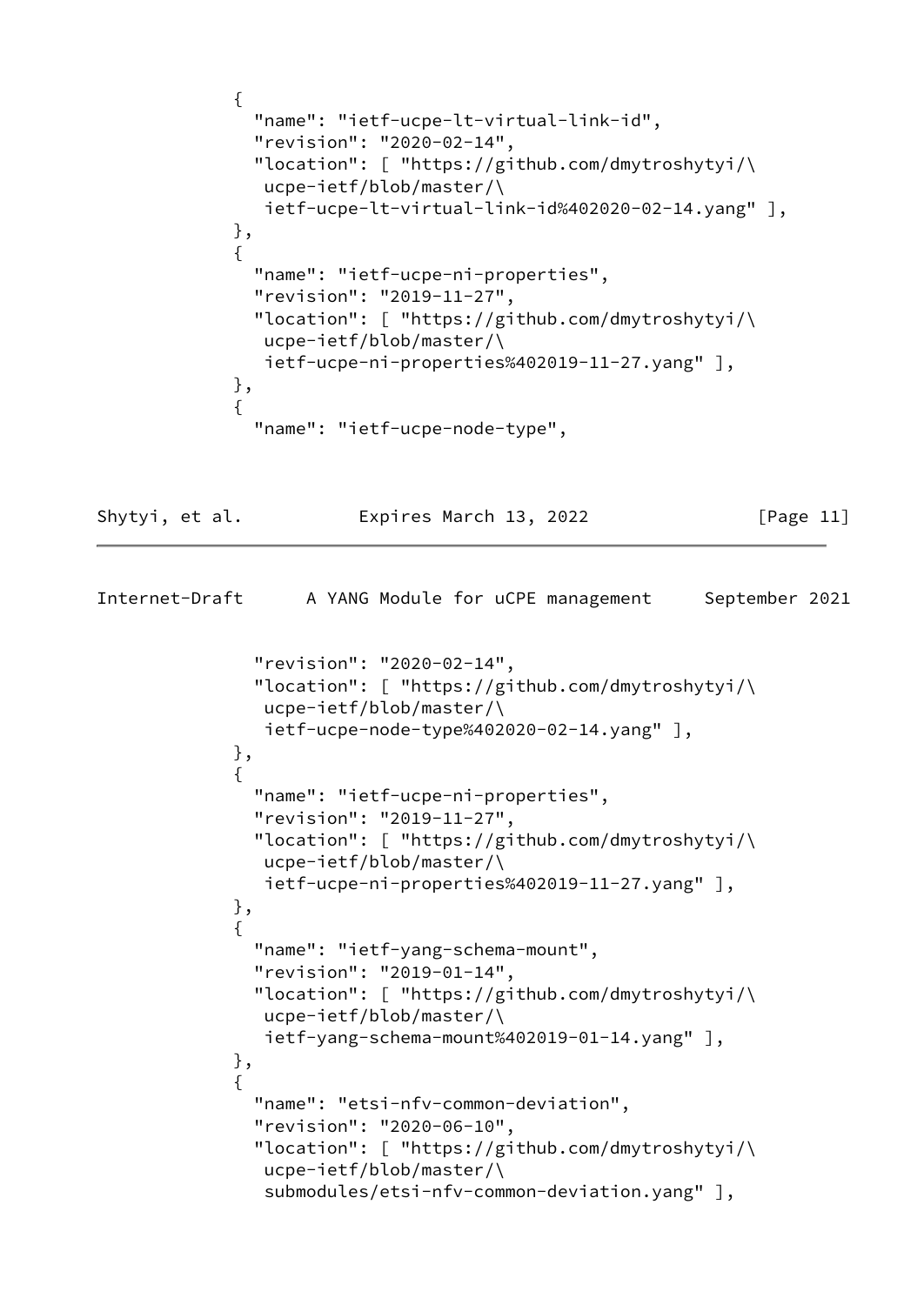```
 },
\{ "name": "etsi-nfv-vnf-deviation",
               "revision": "2020-06-10",
               "location": [ "https://github.com/dmytroshytyi/\
                ucpe-ietf/blob/master/\
                submodules/etsi-nfv-vnf-deviation.yang" ],
 }
           ]
         }
       }
     }
   }
   <CODE ENDS>
```
<span id="page-13-0"></span>[7](#page-13-0). Diagram overview of YANG Data Model tree for uCPE management

 This section provides an overview of the Data YANG Model that MAY be made with "pyang" utility. The figure below presents the tree diagram.

```
Shytyi, et al.             Expires March 13, 2022               [Page 12]
Internet-Draft A YANG Module for uCPE management September 2021
module: ietf-logical-network-element
+--rw logical-network-elements
   +--rw logical-network-element* [name]
      +--rw name string
      +--rw managed? boolean
     +--rw description? string
      +--rw root
      +--rw ietf-ucpe:logical-network-element-properties
        +--rw ietf-ucpe:etsi
          | +--rw ietf-ucpe:vnfd? -> /nfv/vnfd/id
       | +-rw ietf-ucpe:vdu? \rightarrow /nfv/vnfd[id=current()\
                   /../vnfd]/vdu/id
       +--rw ietf-ucpe:supporting-node? -> /nw:networks\
                   /network/node/node-id
        +--rw ietf-ucpe:uuid? enumeration
        +--rw ietf-ucpe:uuid-custom-value? string
       +--rw ietf-ucpe:persistance-id? string
        +--rw ietf-ucpe:pci-passthrough
```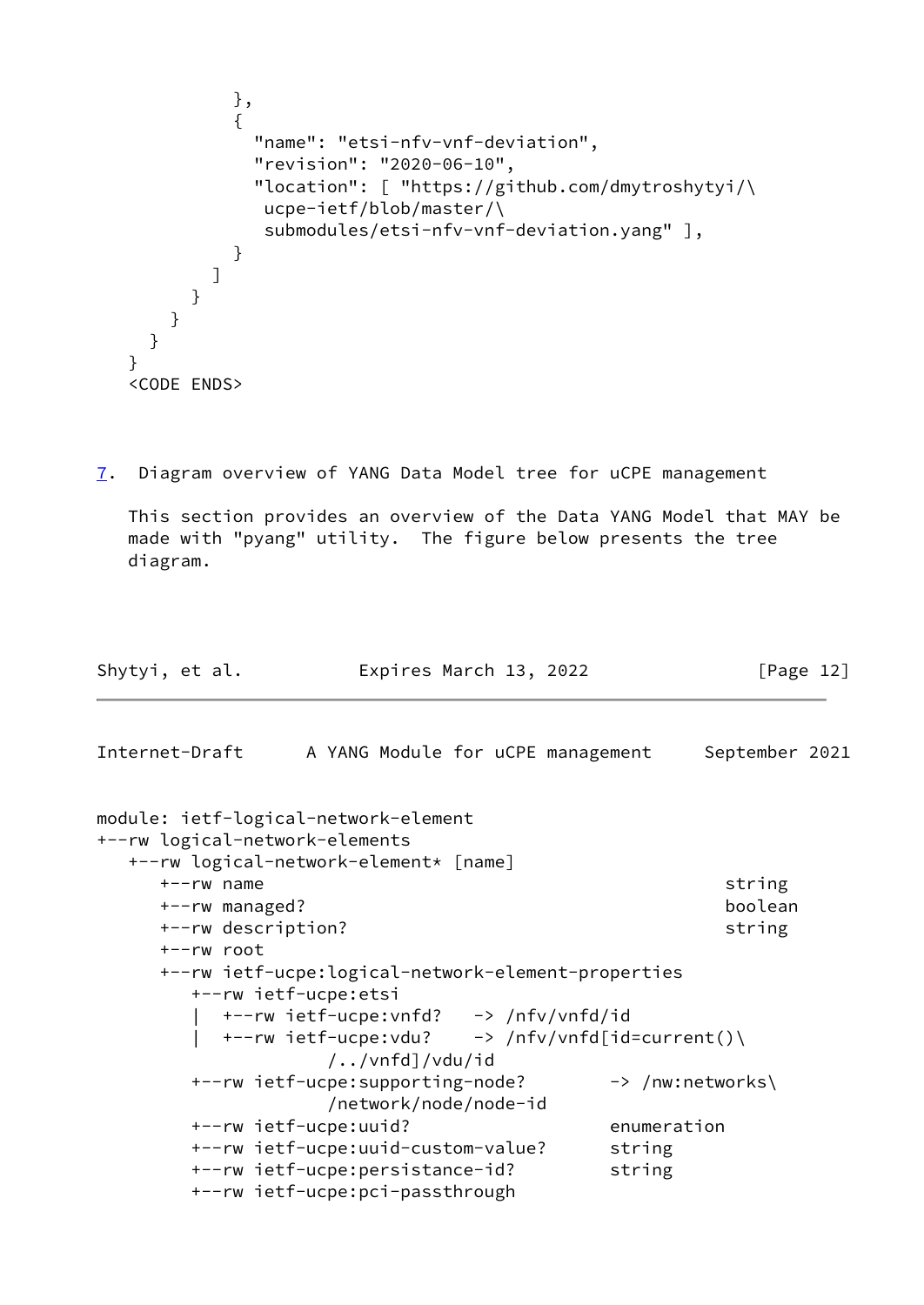| +--rw ietf-ucpe:device\* [device-name] | +--rw ietf-ucpe:device-name string | +--rw ietf-ucpe:vendor-id? string | +--rw ietf-ucpe:device-id? string | +--rw ietf-ucpe:device-index? int64 +--rw ietf-ucpe:sf-cp-params\* [sf-connection-point-id] | +--rw ietf-ucpe:sf-connection-point-id string | +--rw ietf-ucpe:io-acceleration | | +--rw ietf-ucpe:interface-type? enumeration | | +--rw ietf-ucpe:interface-model? enumeration | | +--rw ietf-ucpe:number-of-queues? uint64 | +--rw ietf-ucpe:mac-params | +--rw ietf-ucpe:mac-type? enumeration | +--rw ietf-ucpe:custom-mac-address? string +--rw ietf-ucpe:simplified-lne-props | +--rw ietf-ucpe:sf-connection-points\* \ [sf-connection-point-id] | | +--rw ietf-ucpe:sf-connection-point-id string | +--rw ietf-ucpe:ram? uint64 | +--rw ietf-ucpe:cpu? uint64 | +--rw ietf-ucpe:storages\* [id] | +--rw ietf-ucpe:id string | +--rw ietf-ucpe:location? string +--rw ietf-ucpe:day0-config +--rw ietf-ucpe:location? string +--rw ietf-ucpe:day0-var-path? string +--rw ietf-ucpe:variable\* [name] +--rw ietf-ucpe:name string +--rw ietf-ucpe:value? string module: ietf-network Shytyi, et al. **Expires March 13, 2022** [Page 13] Internet-Draft A YANG Module for uCPE management September 2021 +--rw networks +--rw network\* [network-id] | +--rw network-id network-id | +--rw network-types | +--rw tet:te-topology! | | +--rw tet-sf:sf! | +--rw supporting-network\* [network-ref] | | +--rw network-ref -> /networks/network\ /network-id | +--rw node\* [node-id] | | +--rw node-id node-id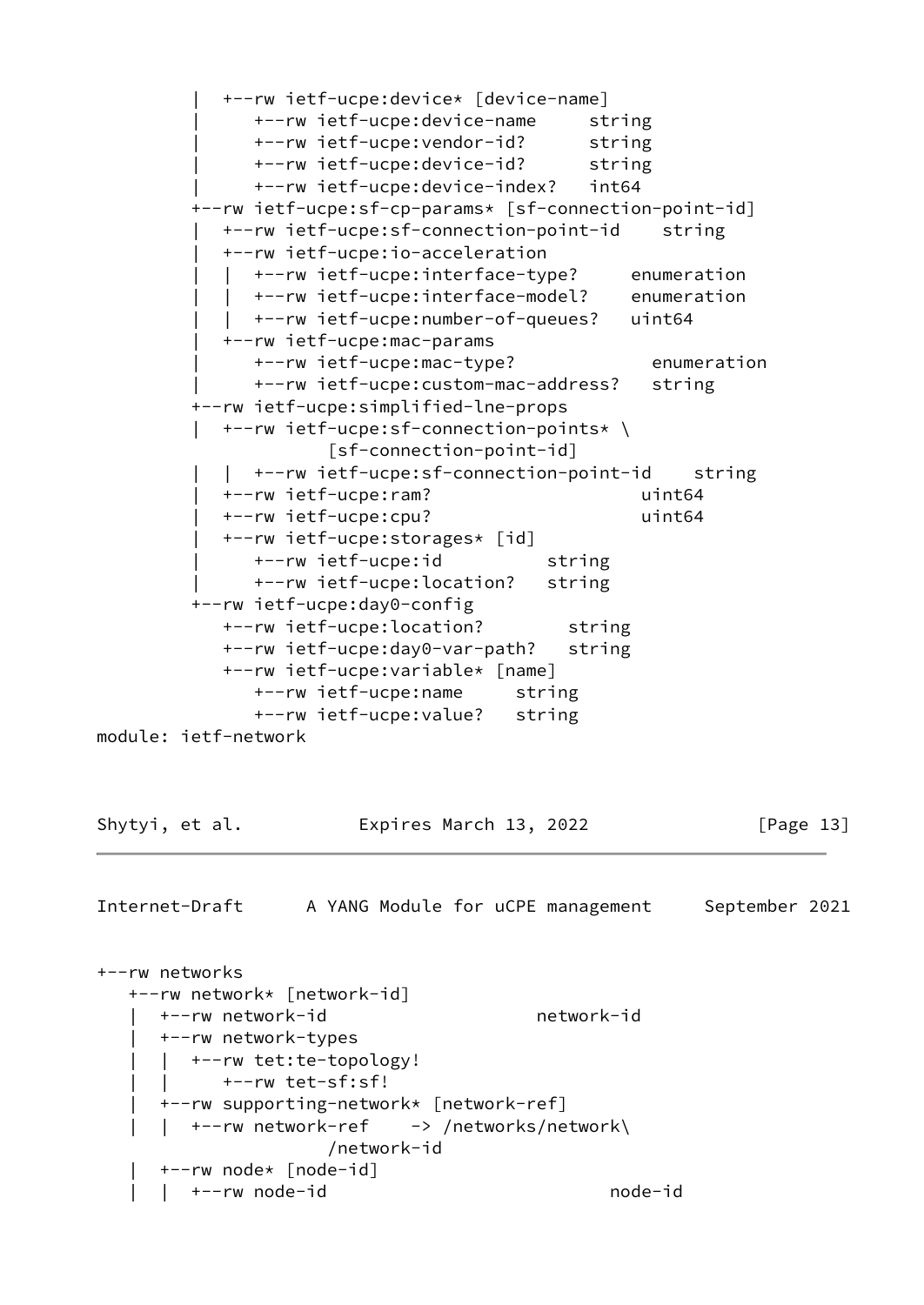```
 | | +--rw supporting-node* [network-ref node-ref]
            +--rw network-ref \rightarrow ../../../supporting\
                        -network/network-ref
             | | | +--rw node-ref -> /networks/network\
                        /node/node-id
          | | +--rw nt:termination-point* [tp-id]
             | | | +--rw nt:tp-id tp-id
             | | | +--rw nt:supporting-termination-point* \
                    [network-ref node-ref tp-ref]
               +--rw nt:network-ref \rightarrow ../../../\
                   nw:supporting-node/network-ref
   \vert \vert \vert \vert \vert +--rw nt:node-ref -> ../../../\
                   nw:supporting-node/node-ref
              | | | | +--rw nt:tp-ref -> \
                    /nw:networks/network[nw:network-id=current()/ \
              ../network-ref]/node[nw:node-id=current()/\
                        ../node-ref]/termination-point/tp-id
          | | +--rw tet:te-node-id? te-types:te-node-id
          | | +--rw tet:te!
            +--rw tet:te-node-template* -> ../../../..\
                    /te/templates/node-template\
                    /name {template}?
             | | | +--rw tet:te-node-attributes
                | | | | +--rw tet-sf:service-function
                    | | | | +--rw tet-sf:connectivity-matrices
                       | | | | | +--rw tet-sf:connectivity-matrix* [id]
                          | | | | | +--rw tet-sf:id uint32
                          | | | | | +--rw tet-sf:from
                            +--rw tet-sf:service-function-id? string
                             | | | | | | +--rw tet-sf:sf-connection-point-id? string
                          | | | | | +--rw tet-sf:to
                             | | | | | | +--rw tet-sf:service-function-id? string
                             | | | | | | +--rw tet-sf:sf-connection-point-id? string
                          | | | | | +--rw tet-sf:enabled? boolean
                         +--rw tet-sf:direction? \
                        connectivity-direction
         | | | | +--rw tet-sf:virtual-link-id? string
Shytyi, et al. Expires March 13, 2022 [Page 14]
```

| Internet-Draft | A YANG Module for uCPE management                                                                             | September 2021 |
|----------------|---------------------------------------------------------------------------------------------------------------|----------------|
|                | +--rw tet-sf:link-terminations<br>+--rw tet-sf:link-termination* [id]<br>+--rw tet-sf:id<br>+--rw tet-sf:from | uint32         |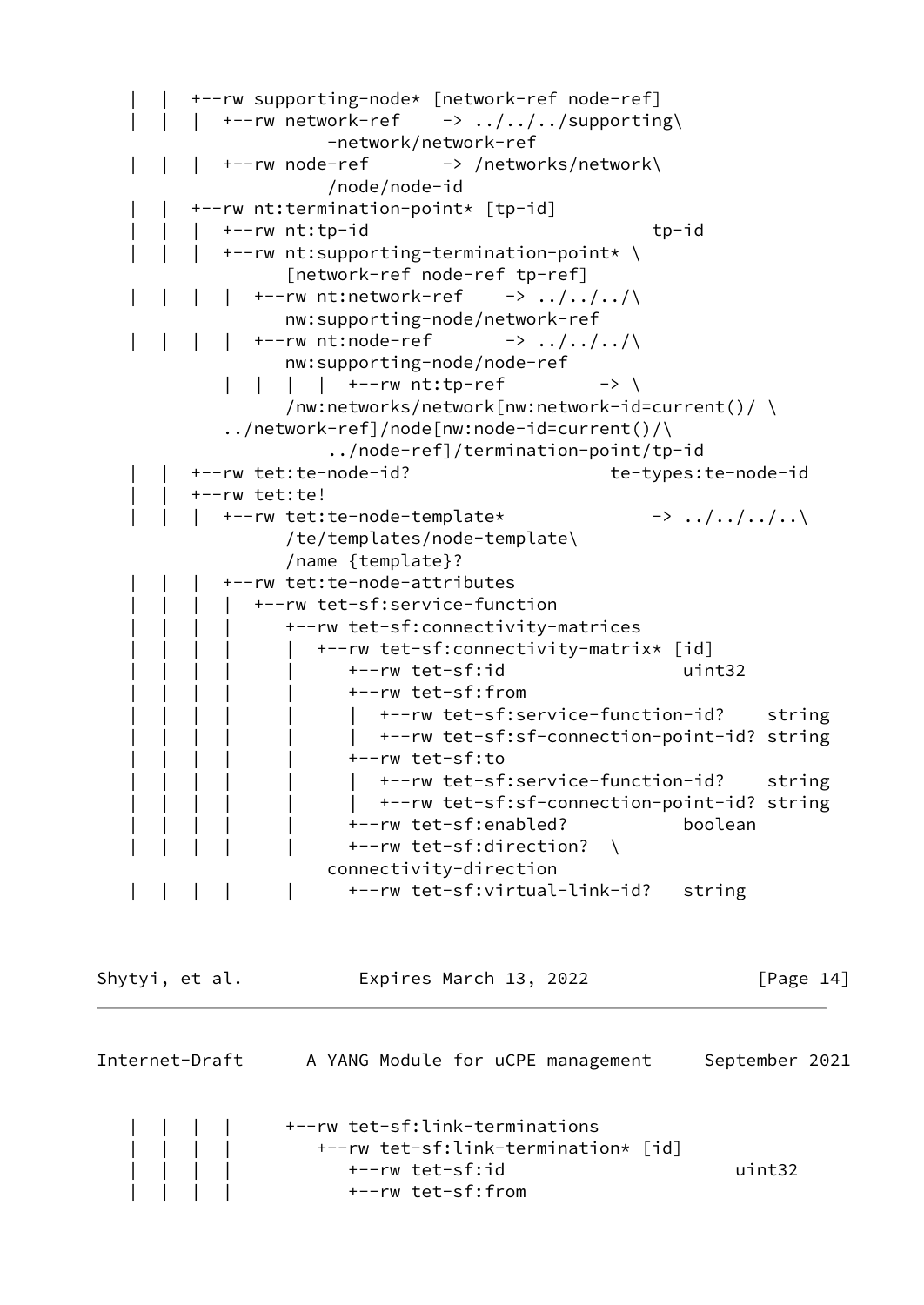|  | +--rw tet-sf:tp-ref? $\rightarrow$ /////\<br>$\ldots/\ldots$ /nt:termination-point/tp-id |                   |
|--|------------------------------------------------------------------------------------------|-------------------|
|  | +--rw tet-sf:to                                                                          |                   |
|  | +--rw tet-sf:service-function-id?<br>string                                              |                   |
|  | +--rw tet-sf:sf-connection-point-id? \                                                   |                   |
|  | string                                                                                   |                   |
|  | +--rw tet-sf:enabled?                                                                    | boolean           |
|  | +--rw tet-sf:direction?                                                                  |                   |
|  | connectivity-direction                                                                   |                   |
|  | +--rw lt-vlink-id:virtual-link-id?                                                       | string            |
|  |                                                                                          |                   |
|  | module: ietf-network-instance<br>+--rw network-instances                                 |                   |
|  | +--rw network-instance* [name]                                                           |                   |
|  | $+--rw$ name                                                                             |                   |
|  | +--rw enabled?                                                                           | string<br>boolean |
|  | +--rw description?                                                                       | string            |
|  | $+--rw$ ( $ni-type$ )?                                                                   |                   |
|  | +--rw (root-type)                                                                        |                   |
|  | $+-::(vrf-root)$                                                                         |                   |
|  | +--rw vrf-root                                                                           |                   |
|  | $---: (vsi-root)$                                                                        |                   |
|  | +--rw vsi-root                                                                           |                   |
|  | +--rw ietf-ucpe-ni:network-instance-properties                                           |                   |
|  | +--rw ietf-ucpe-ni:sf-connection-points*                                                 |                   |
|  | [sf-connection-point-id]                                                                 |                   |
|  | +--rw ietf-ucpe-ni:sf-connection-point-id                                                | string            |
|  | +--rw ietf-ucpe-ni:stacked-vlans                                                         |                   |
|  | +--rw ietf-ucpe-ni:outer-VLAN-0x8100?                                                    |                   |
|  | $dlq:vid-range$                                                                          |                   |
|  | +--rw ietf-ucpe-ni:inner-VLANs-0x8100*                                                   | uint16            |
|  | +--rw ietf-ucpe-ni:QinQ                                                                  |                   |
|  | +--rw ietf-ucpe-ni:svlan-0x88a8?                                                         | d1q:vid-range     |
|  | +--rw ietf-ucpe-ni:cvlans-0x8100*                                                        | uint16            |
|  | +--rw ietf-ucpe-ni:dot1q-vlan                                                            |                   |
|  | +--rw ietf-ucpe-ni:access-tag?                                                           |                   |
|  | $d1q:vid-range$                                                                          |                   |
|  | +--rw ietf-ucpe-ni:trunk-allowed-vlans*                                                  |                   |
|  | uint16                                                                                   |                   |
|  | +--rw ietf-ucpe-ni:port-mode?                                                            |                   |
|  | enumeration                                                                              |                   |
|  | +--rw ietf-ucpe-ni:io-acceleration                                                       |                   |
|  |                                                                                          |                   |

Shytyi, et al. **Expires March 13, 2022** [Page 15]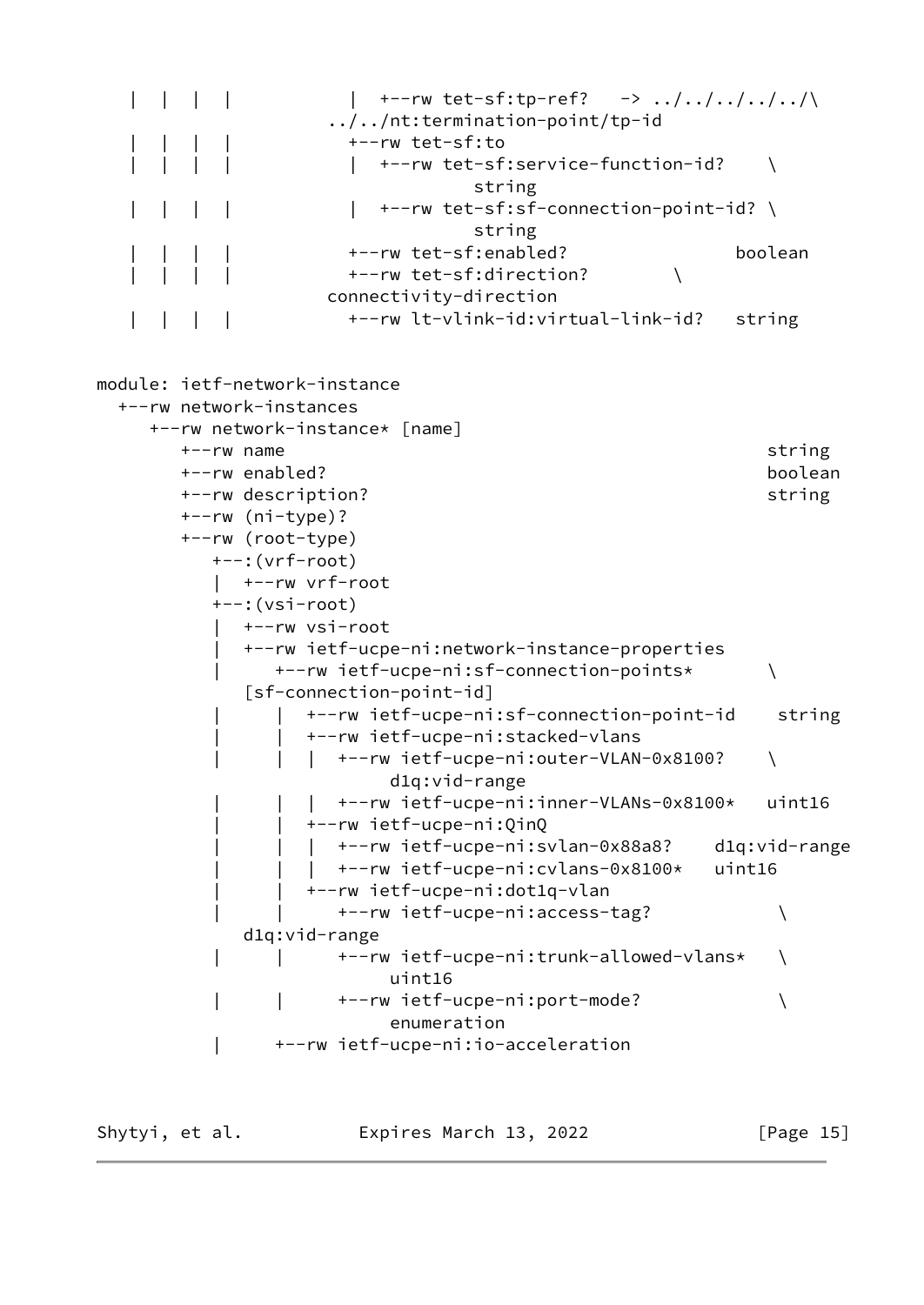<span id="page-17-1"></span> | | +--rw ietf-ucpe-ni:dpdk | | | +--rw ietf-ucpe-ni:rx-queues? uint16 | +--rw ietf-ucpe-ni:tx-queues? uint16 | | | +--rw ietf-ucpe-ni:cpu-mask? uint16 | | +--rw ietf-ucpe-ni:ebpf-xdp | +--rw ietf-ucpe-ni:ni-area? identityref +--rw ietf-ucpe-ni:supporting-node? -> \ /nw:networks\ /network/node/node-id +--:(vv-root) +--rw vv-root module: ietf-ucpe-lne-properties +--rw nfv +--rw vnfd\* [id] +--rw id string +--rw provider string +--rw product-name string +--rw software-version string +--rw version string +--rw product-info-name? string +--rw product-info-description? string +--rw vnfm-info\* string +--rw localization-language? string +--rw default-localization-language? string  $+--rw$  vdu\*  $\lceil id \rceil$ +--rw id string | +--rw name string | +--rw description? string | +--rw int-cpd\* [id]

etc... Following ETSI SOL006

<span id="page-17-0"></span>[8](#page-17-0). Security Considerations

At this time, no security considerations are addressed by this memo.

<span id="page-17-2"></span>[9](#page-17-2). IANA Considerations

No request to IANA at this time.

<span id="page-17-3"></span>[10.](#page-17-3) Acknowledgements

the authors would like to thank:

o Mahesh Jethanandani.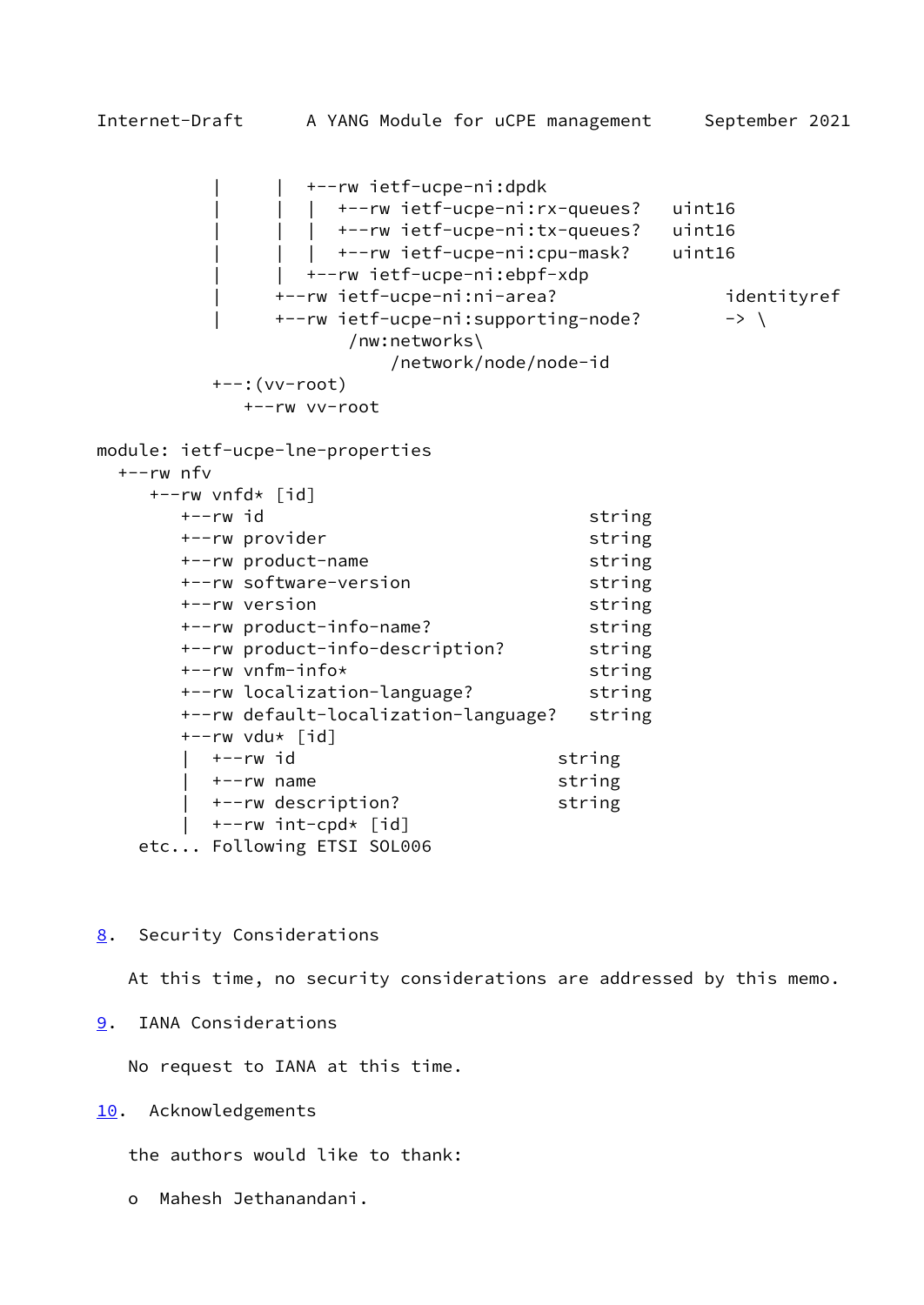- <span id="page-18-1"></span>o Robert Varga.
- o Bill Wu.
- o Joe Clarke.
- o Tom Petch.
- o Martin Bjorklund.
- o Schonwalder Jurgen.
- o Dean Bogdanovic.
- o Bo Wu.

for their valuable comments.

#### <span id="page-18-0"></span>[11.](#page-18-0) Normative References

<span id="page-18-3"></span> [I-D.ietf-netmod-yang-packages] Wilton, R., Rahman, R., Clarke, J., Sterne, J., and B. Wu, "YANG Packages", [draft-ietf-netmod-yang-packages-01](https://datatracker.ietf.org/doc/pdf/draft-ietf-netmod-yang-packages-01) (work in progress), November 2020.

# <span id="page-18-2"></span> [I-D.ietf-teas-sf-aware-topo-model] Bryskin, I., Liu, X., Lee, Y., Guichard, J., Contreras, L., Ceccarelli, D., and J. Tantsura, "SF Aware TE Topology YANG Model", [draft-ietf-teas-sf-aware-topo-model-03](https://datatracker.ietf.org/doc/pdf/draft-ietf-teas-sf-aware-topo-model-03) (work in progress), March 2019.

- [RFC2119] Bradner, S., "Key words for use in RFCs to Indicate Requirement Levels", [BCP 14](https://datatracker.ietf.org/doc/pdf/bcp14), [RFC 2119](https://datatracker.ietf.org/doc/pdf/rfc2119), DOI 10.17487/RFC2119, March 1997, <[https://www.rfc-editor.org/info/rfc2119>](https://www.rfc-editor.org/info/rfc2119).
- [RFC8199] Bogdanovic, D., Claise, B., and C. Moberg, "YANG Module Classification", [RFC 8199,](https://datatracker.ietf.org/doc/pdf/rfc8199) DOI 10.17487/RFC8199, July 2017, [<https://www.rfc-editor.org/info/rfc8199](https://www.rfc-editor.org/info/rfc8199)>.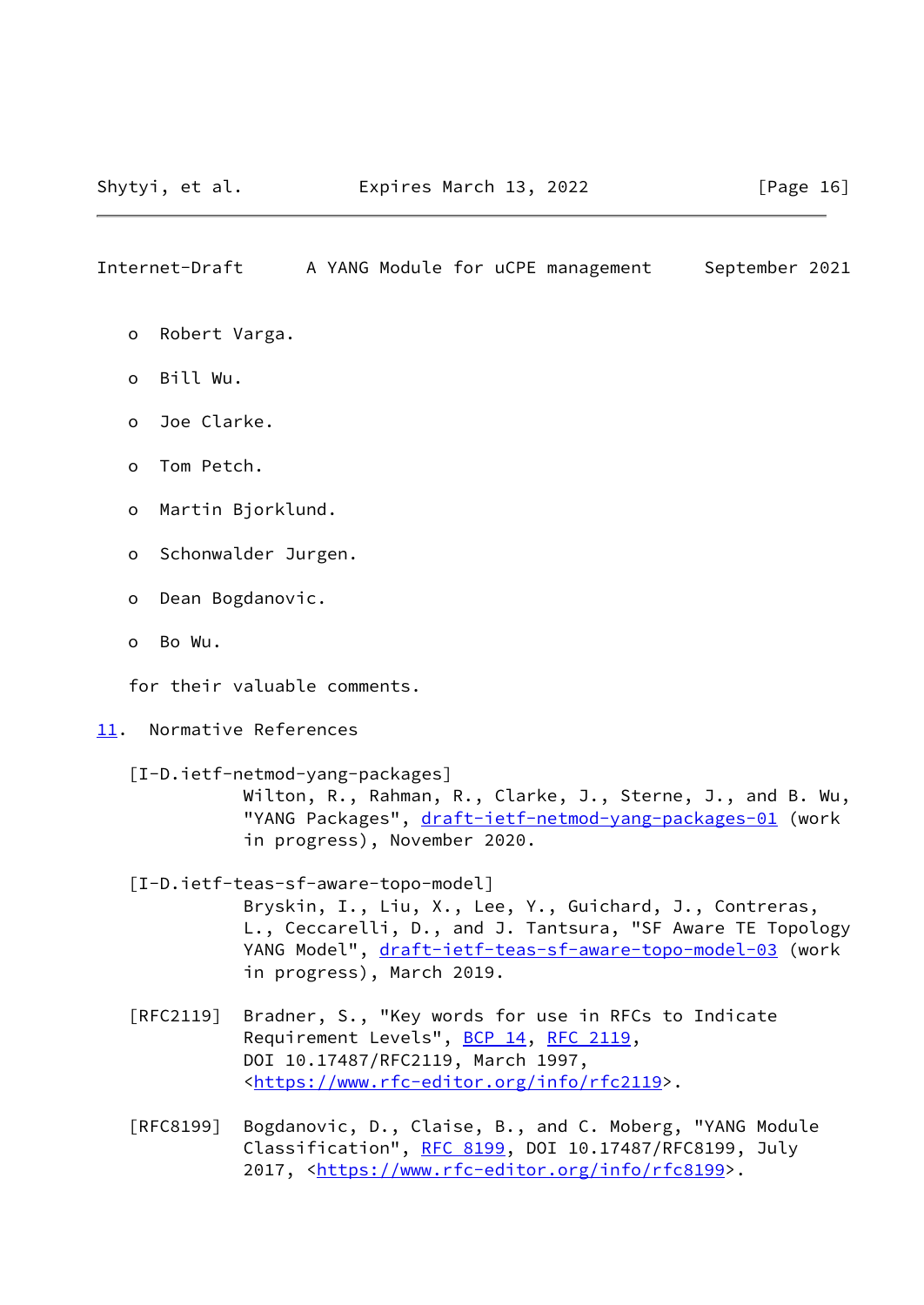[RFC8345] Clemm, A., Medved, J., Varga, R., Bahadur, N., Ananthakrishnan, H., and X. Liu, "A YANG Data Model for Network Topologies", [RFC 8345](https://datatracker.ietf.org/doc/pdf/rfc8345), DOI 10.17487/RFC8345, March 2018, [<https://www.rfc-editor.org/info/rfc8345](https://www.rfc-editor.org/info/rfc8345)>.

| Shytyi, et al. | Expires March 13, 2022 | [Page $17$ ] |
|----------------|------------------------|--------------|
|                |                        |              |

- <span id="page-19-1"></span>Internet-Draft A YANG Module for uCPE management September 2021
	- [RFC8530] Berger, L., Hopps, C., Lindem, A., Bogdanovic, D., and X. Liu, "YANG Model for Logical Network Elements", [RFC 8530,](https://datatracker.ietf.org/doc/pdf/rfc8530) DOI 10.17487/RFC8530, March 2019, <[https://www.rfc-editor.org/info/rfc8530>](https://www.rfc-editor.org/info/rfc8530).

<span id="page-19-0"></span>[Appendix A.](#page-19-0) Example of the uCPE resources management

This section provides an overview of the YIN format.

```
<networks xmlns="urn:ietf:params:xml:ns:yang:ietf-network">
 <network>
    <network-id>network-1</network-id>
    <network-types>
      <te-topology xmlns="urn:ietf:params:xml:ns:yang:ietf-te-topology">
        <sf xmlns="urn:ietf:params:xml:ns:yang:ietf-te-topology-sf"/>
      </te-topology>
    </network-types>
    <node>
      <node-id>ucpe1</node-id>
      <te-node-id xmlns="urn:ietf:params:xml:ns:yang:ietf-te-topology" \
          >0.0.0.0</te-node-id>
      <te xmlns="urn:ietf:params:xml:ns:yang:ietf-te-topology">
        <te-node-attributes>
        <service-function
            xmlns="urn:ietf:params:xml:ns:yang:ietf-te-topology-sf">
            <connectivity-matrices>
              <connectivity-matrix>

                <from>
                  <service-function-id>VMone</service-function-id>
                  <sf-connection-point-id>1</sf-connection-point-id>
                </from>
```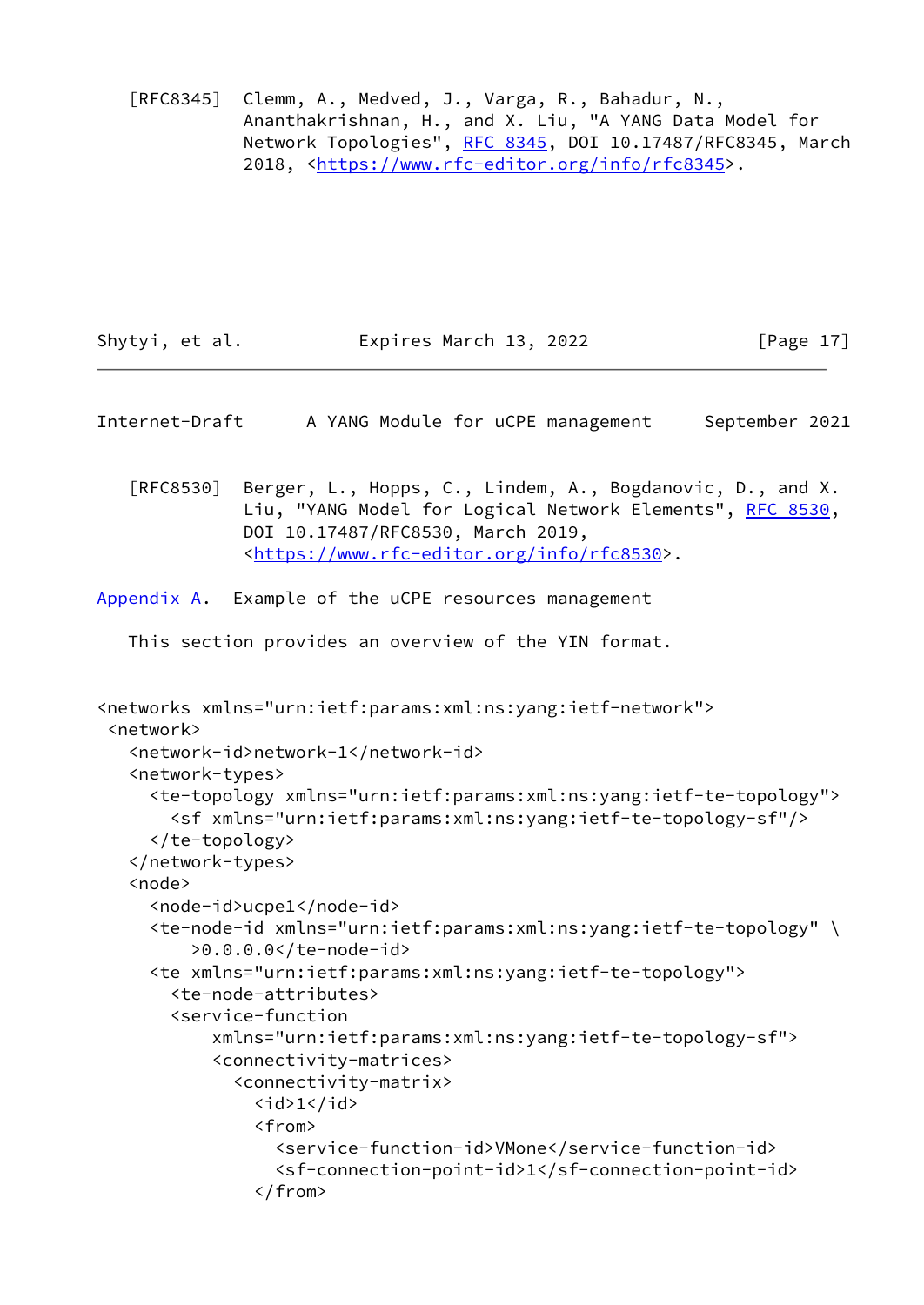```
 <to>
     <service-function-id>SwitchOne</service-function-id>
     <sf-connection-point-id>11</sf-connection-point-id>
  \langle/to>
   <virtual-link-id>l11</virtual-link-id>
 </connectivity-matrix>
 <connectivity-matrix>
  \langleid>2\langleid>
   <from>
     <service-function-id>VMtwo</service-function-id>
     <sf-connection-point-id>1</sf-connection-point-id>
   </from>
   <to>
     <service-function-id>SwitchOne</service-function-id>
     <sf-connection-point-id>12</sf-connection-point-id>
```

| Shytyi, et al. | Expires March 13, 2022 | [Page 18] |
|----------------|------------------------|-----------|
|                |                        |           |

| Internet-Draft |                                             | A YANG Module for uCPE management |  | September 2021                                                                                              |  |
|----------------|---------------------------------------------|-----------------------------------|--|-------------------------------------------------------------------------------------------------------------|--|
|                | $\langle$ /to>                              |                                   |  |                                                                                                             |  |
|                | <virtual-link-id>l12</virtual-link-id>      |                                   |  |                                                                                                             |  |
|                |                                             |                                   |  |                                                                                                             |  |
|                | <connectivity-matrix></connectivity-matrix> |                                   |  |                                                                                                             |  |
|                | $<$ id>3 $<$ /id>                           |                                   |  |                                                                                                             |  |
|                | <from></from>                               |                                   |  |                                                                                                             |  |
|                |                                             |                                   |  | <service-function-id>VMthree</service-function-id><br><sf-connection-point-id>1</sf-connection-point-id>    |  |
|                | $\langle$ from>                             |                                   |  |                                                                                                             |  |
|                | <br><sub>to&gt;</sub>                       |                                   |  |                                                                                                             |  |
|                |                                             |                                   |  | <service-function-id>SwitchOne</service-function-id><br><sf-connection-point-id>13</sf-connection-point-id> |  |
|                | $\langle$ /to>                              |                                   |  |                                                                                                             |  |
|                | <virtual-link-id>l13</virtual-link-id>      |                                   |  |                                                                                                             |  |
|                |                                             |                                   |  |                                                                                                             |  |
|                | <connectivity-matrix></connectivity-matrix> |                                   |  |                                                                                                             |  |
|                | $\langle$ id>4 $\langle$ id>                |                                   |  |                                                                                                             |  |
|                | <from></from>                               |                                   |  |                                                                                                             |  |
|                |                                             |                                   |  | <service-function-id>VMfour</service-function-id><br><sf-connection-point-id>1</sf-connection-point-id>     |  |
|                | $\langle$ from>                             |                                   |  |                                                                                                             |  |
|                | <to></to>                                   |                                   |  |                                                                                                             |  |
|                |                                             |                                   |  | <service-function-id>SwitchOne</service-function-id><br><sf-connection-point-id>14</sf-connection-point-id> |  |
|                | $\langle$ /to>                              |                                   |  |                                                                                                             |  |
|                | <virtual-link-id>l14</virtual-link-id>      |                                   |  |                                                                                                             |  |
|                |                                             |                                   |  |                                                                                                             |  |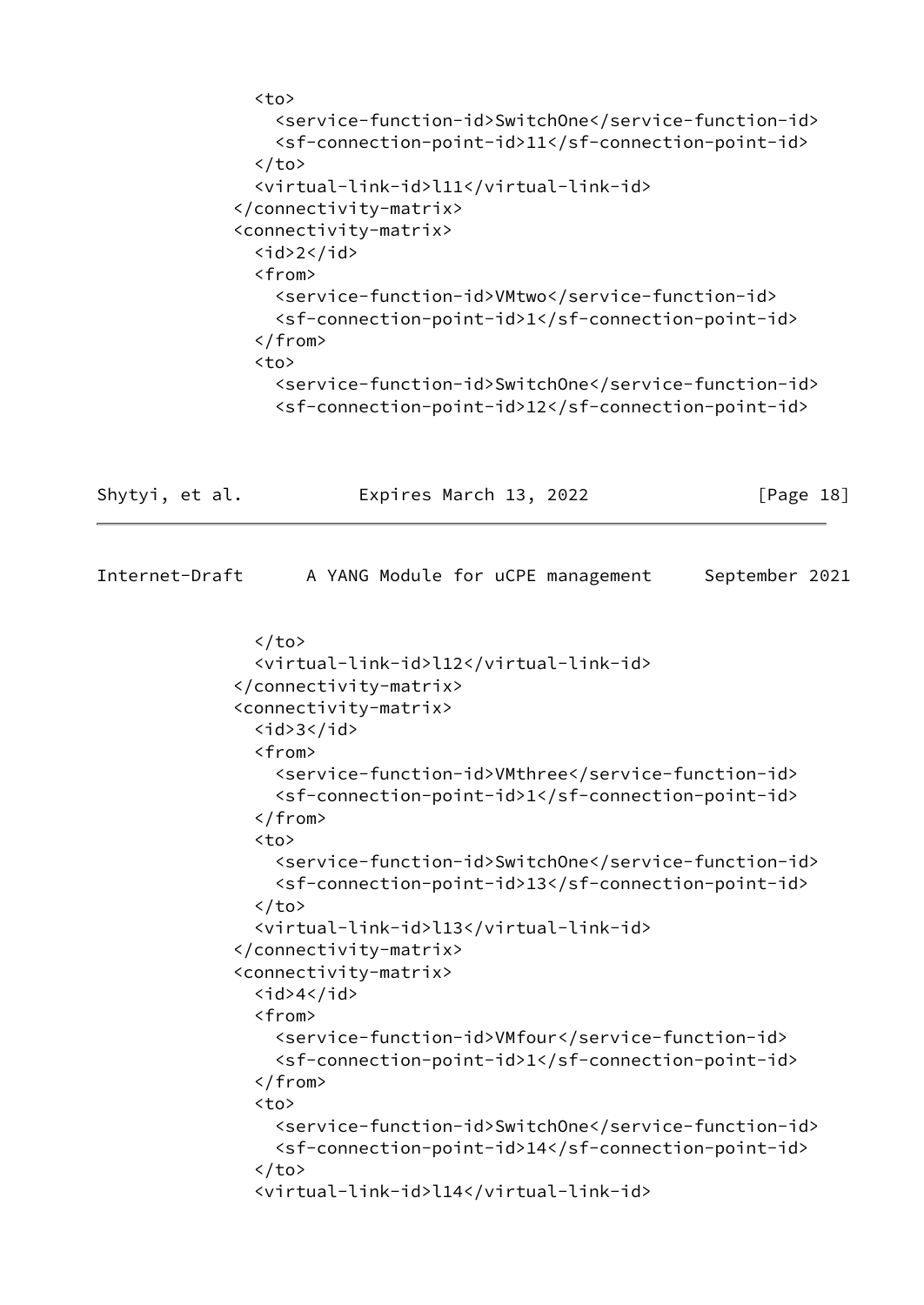```
 </connectivity-matrix>
            </connectivity-matrices>
          </service-function>
        </te-node-attributes>
     \langle/te>
    </node>
 </network>
</networks>
<logical-network-elements \
        xmlns="urn:ietf:params:xml:ns:yang:ietf-logical-network-element">
   <logical-network-element>
     <name>VMfour</name>
     <logical-network-element-properties \
        xmlns="urn:ietf:params:xml:ns:yang:ietf-ucpe-lne-properties">
       <sf-connection-points>
         <sf-connection-point-id>1</sf-connection-point-id>
       </sf-connection-points>
       <supporting-node>ucpe1</supporting-node>
      <ram>1024</ram> <cpu>4</cpu>
       <storages>
```
Shytyi, et al. **Expires March 13, 2022** [Page 19]

```
<id>1</id>
       <location>vm4.qcow2</location>
     </storages>
   </logical-network-element-properties>
 </logical-network-element>
 <logical-network-element>
  <name>VMone</name>
   <logical-network-element-properties \
      xmlns="urn:ietf:params:xml:ns:yang:ietf-ucpe-lne-properties">
     <sf-connection-points>
       <sf-connection-point-id>1</sf-connection-point-id>
     </sf-connection-points>
     <supporting-node>ucpe1</supporting-node>
    <ram>1024</ram>
     <cpu>4</cpu>
     <storages>
      <id>1</id>
       <location>vm1.qcow2</location>
     </storages>
```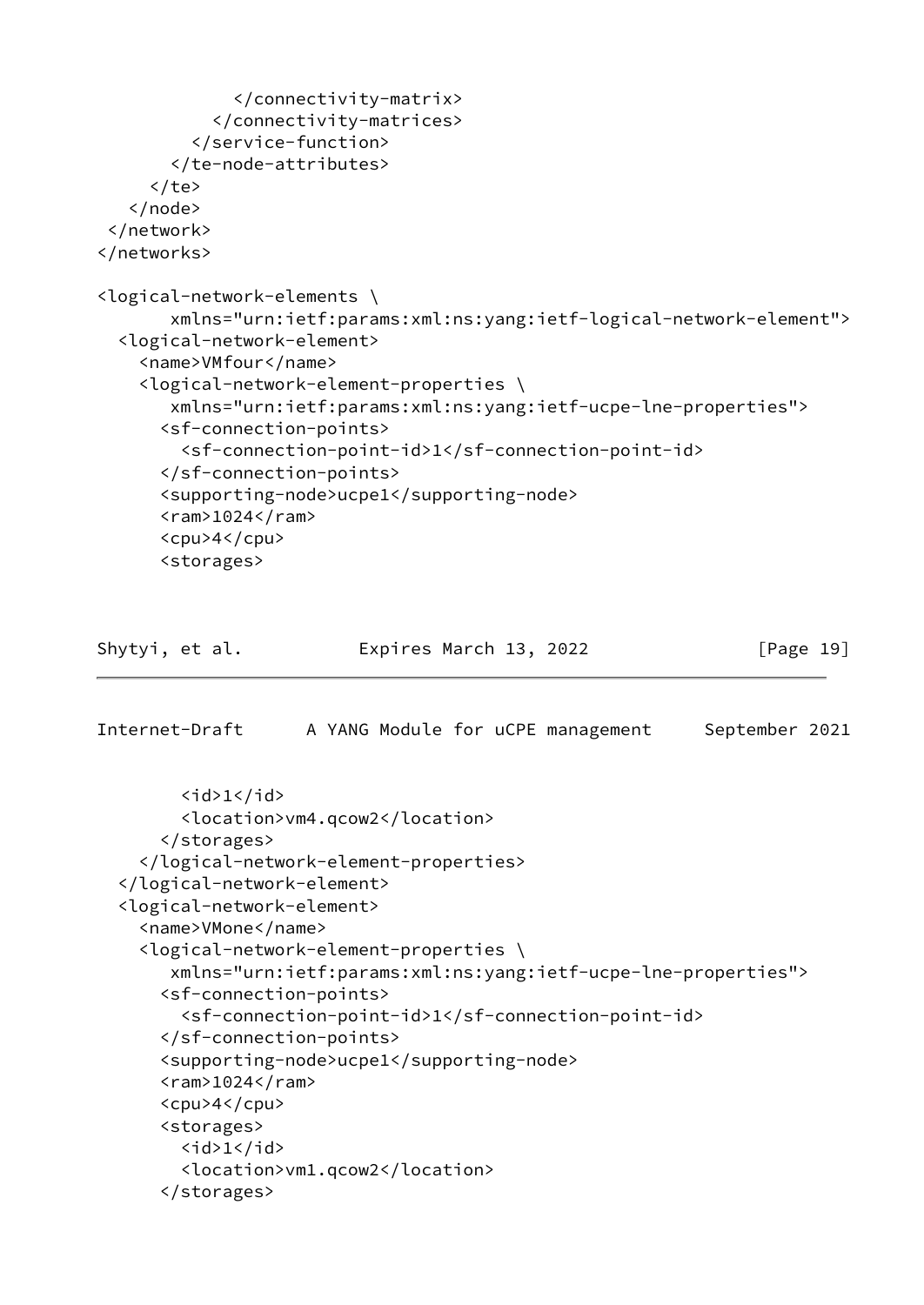```
 </logical-network-element-properties>
 </logical-network-element>
 <logical-network-element>
   <name>VMthree</name>
   <logical-network-element-properties \
      xmlns="urn:ietf:params:xml:ns:yang:ietf-ucpe-lne-properties">
     <sf-connection-points>
       <sf-connection-point-id>1</sf-connection-point-id>
     </sf-connection-points>
     <supporting-node>ucpe</supporting-node>
    <ram>1024</ram>
     <cpu>4</cpu>
     <storages>
      \langleid>1</id>
       <location>vm3qcow2</location>
     </storages>
   </logical-network-element-properties>
 </logical-network-element>
 <logical-network-element>
   <name>VMtwo</name>
   <logical-network-element-properties \
      xmlns="urn:ietf:params:xml:ns:yang:ietf-ucpe-lne-properties">
     <sf-connection-points>
       <sf-connection-point-id>1</sf-connection-point-id>
     </sf-connection-points>
     <supporting-node>ucpe1</supporting-node>
    <ram>1024</ram> <cpu>4</cpu>
     <storages>
```
<span id="page-22-0"></span>

| Shytyi, et al. | Expires March 13, 2022 | [Page 20] |
|----------------|------------------------|-----------|
|                |                        |           |

```
\langleid>1</id>
         <location>vm4.iso</location>
       </storages>
     </logical-network-element-properties>
   </logical-network-element>
</logical-network-elements>
<network-instances \
     xmlns="urn:ietf:params:xml:ns:yang:ietf-network-instance">
   <network-instance>
     <name>SwitchOne</name>
     <network-instance-properties \
         xmlns="urn:ietf:params:xml:ns:yang:ietf-ucpe-ni-properties">
```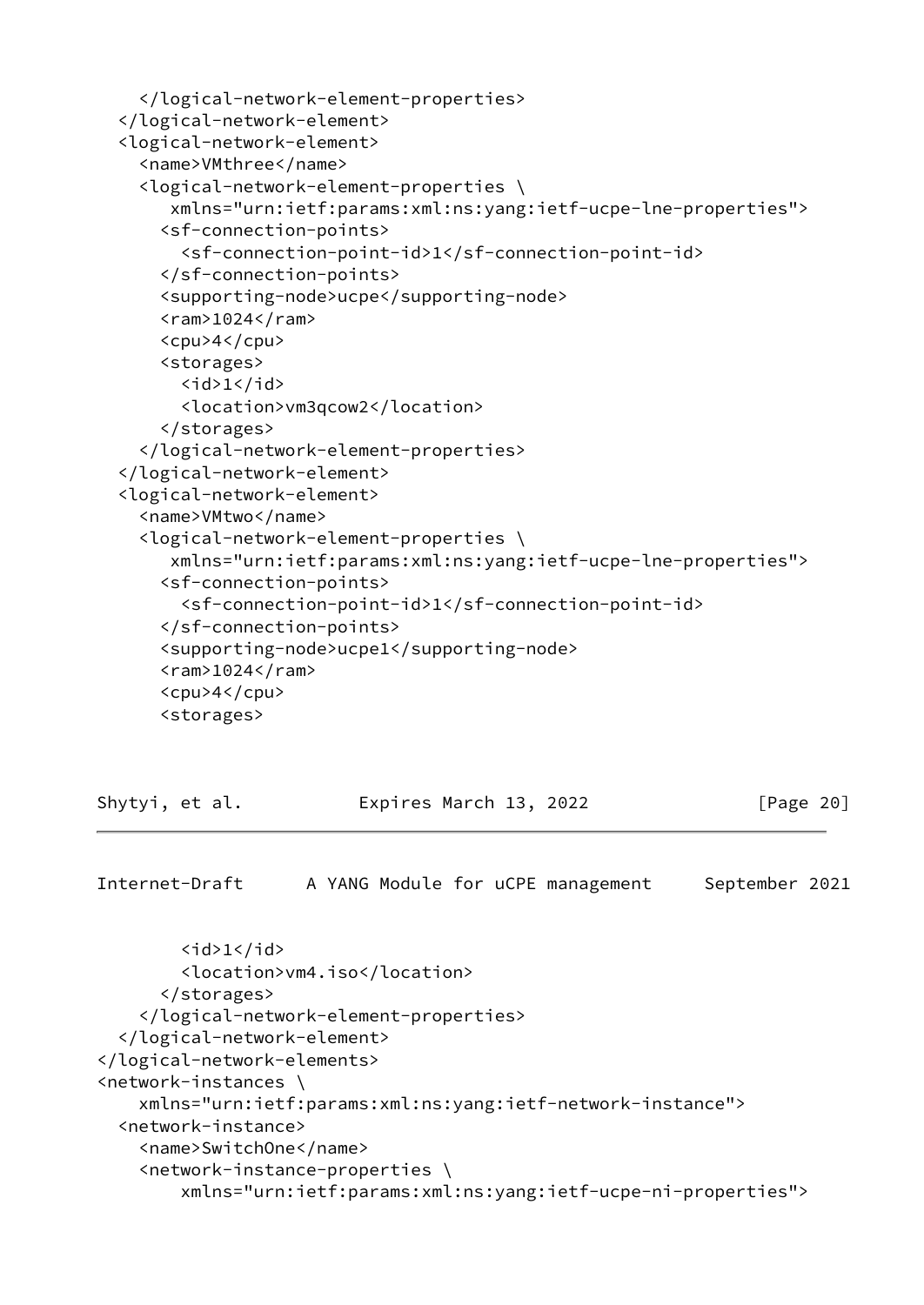```
 <sf-connection-points>
         <sf-connection-point-id>10</sf-connection-point-id>
           <dot1q-vlan>
             <trunk-allowed-vlans>112</trunk-allowed-vlans>
             <trunk-allowed-vlans>113</trunk-allowed-vlans>
             <trunk-allowed-vlans>114</trunk-allowed-vlans>
             <port-mode>trunk</port-mode>
           </dot1q-vlan>
       </sf-connection-points>
       <sf-connection-points>
         <sf-connection-point-id>11</sf-connection-point-id>
       </sf-connection-points>
         <dot1q-vlan>
           <access-tag>111</access-tag>
         </dot1q-vlan>
       <sf-connection-points>
         <sf-connection-point-id>12</sf-connection-point-id>
       </sf-connection-points>
       <sf-connection-points>
         <sf-connection-point-id>13</sf-connection-point-id>
       </sf-connection-points>
       <sf-connection-points>
         <sf-connection-point-id>14</sf-connection-point-id>
       </sf-connection-points>
       <supporting-node>ucpe1</supporting-node>
     </network-instance-properties>
   </network-instance>
</network-instances>
```
<span id="page-23-0"></span>[Appendix B.](#page-23-0) Example of the uCPE resources management (deprecated)

 This section provides an overview of the deprecated YANG Model that MAY give an alternative view on the uCPE management.

<span id="page-23-1"></span>

| Shytyi, et al. | Expires March 13, 2022 | [Page 21] |
|----------------|------------------------|-----------|
|                |                        |           |

```
 module: ietf-example-ucpe
    +--rw ucpe* [name]
       +--rw name string
       +--rw links* [link]
       | +--rw link string
```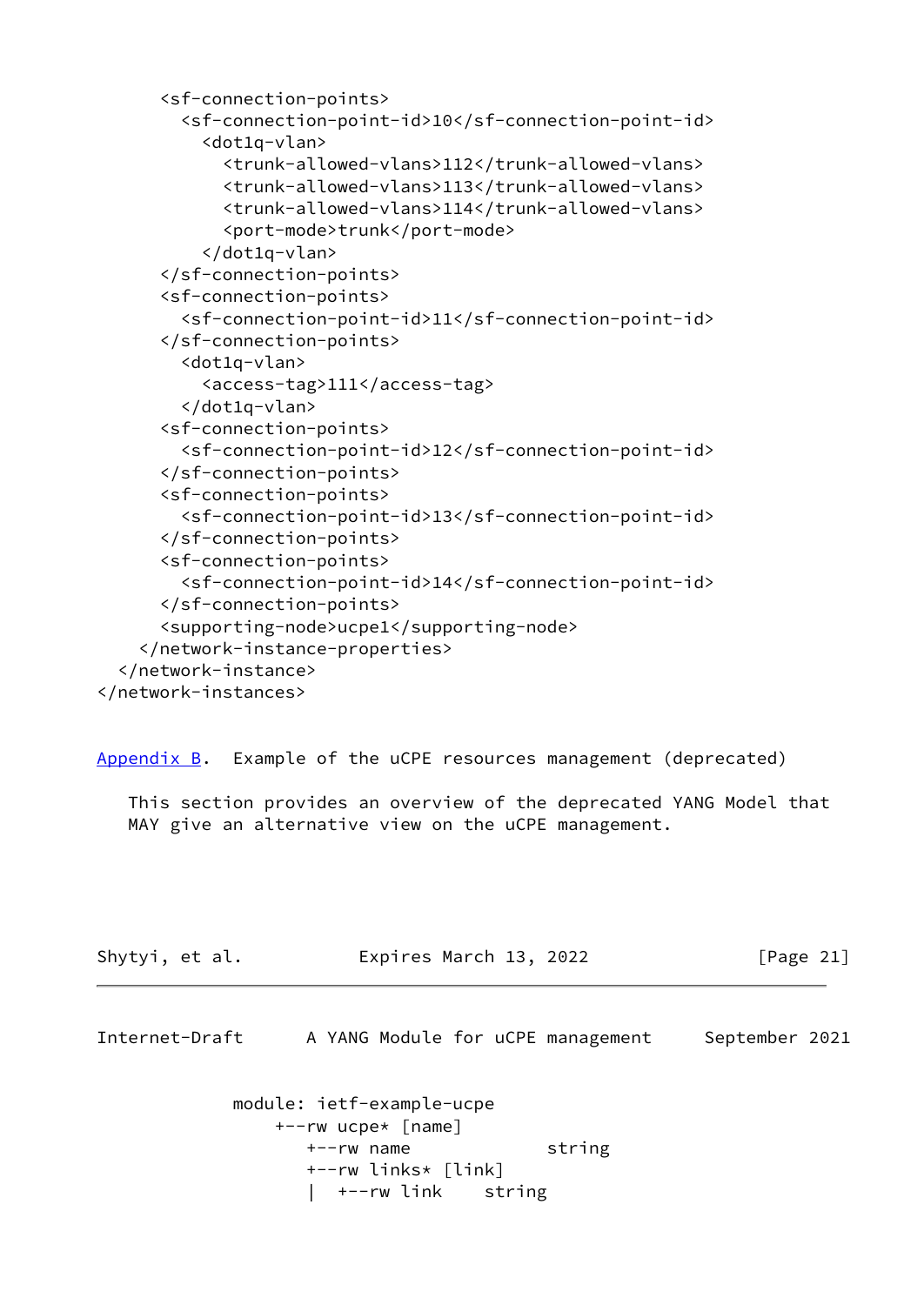```
 +--rw phyInterfaces* [interface]
   | +--rw interface string
   | +--rw ports* [port]
      | +--rw port string
 | +--rw link? -> ../../../links/link
 +--rw switches* [switch]
   | +--rw switch string
   | +--rw ports* [port]
      | +--rw port string
      | +--rw name? string
     +--rw link? \rightarrow ../../../links/link
 +--rw vms* [vm]
   +--rw vm string
   +--rw ports* [port]
     | +--rw port string
      | +--rw name? string
     +--rw link? \rightarrow ../../../links/link
   +--rw ram? uint64
   +--rw cpu? uint64
   +--rw storages* [id]
    +--rw id string
      | +--rw location? string
   +--rw day0-config
      +--rw location? string
      +--rw day0-var-path? string
      +--rw variable* [name]
         +--rw name string
         +--rw value? string
```
<span id="page-24-0"></span>[Appendix C.](#page-24-0) Deprecated VNF YANG Model

 This section provides a deprecated yang model that addresses the configuration of the uCPE resources presented above.

```
 <CODE BEGINS> file "ietf-example-ucpe@2019-10-28.yang"
 module ietf-example-ucpe {
   namespace "urn:ietf:params:xml:ns:yang:ietf-example-ucpe";
  prefix ietf-example-ucpe;
   organization
     "SFR";
```

|  | [Page 22]              |  |
|--|------------------------|--|
|  | Expires March 13, 2022 |  |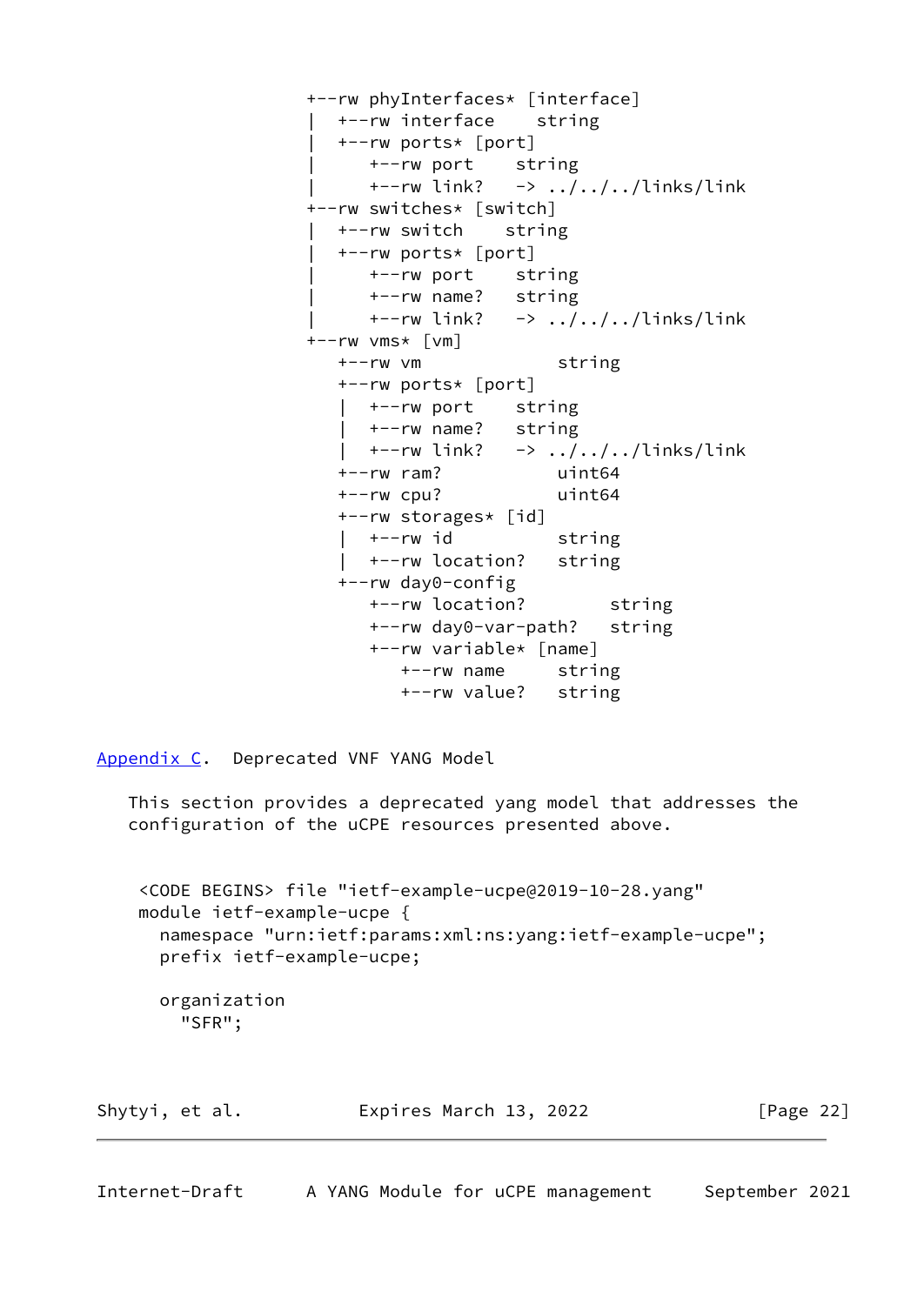```
 contact
   "Dmytro Shytyi
    EMail:ietf.dmytro@shytyi.net";
 description
   "This is a Network Function Virtualization (NFV) YANG
    service model.
    Copyright (c) 2019 IETF Trust and the persons identified as
    authors of the code. All rights reserved.
    Redistribution and use in source and binary forms, with or
    without modification, is permitted pursuant to, and subject to
    the license terms contained in, the Simplified BSD License set
    forth in Section 4.c of the IETF Trust's Legal Provisions
    Relating to IETF Documents
    (https://trustee.ietf.org/license-info).
    This version of this YANG module is part of RFC XXXX
    (https://www.rfc-editor.org/info/rfcXXXX); see the RFC itself
    for full legal notices.";
 revision 2019-10-28 {
   description
     "Yang model with vPorts assigned to the interfaces";
   reference
    "draft-shytyi-opsawg-vysm-05";
 }
 revision 2019-10-19 {
   description
     "Yang model was cleaned. Interfaces added";
   reference
     "draft-shytyi-opsawg-vysm-04";
 }
 revision 2019-09-16 {
   description
     "Added 0day config for VNFs.
      Yang model modified according
      to the received comments.";
   reference
    "draft-shytyi-opsawg-vysm-00";
 }
 revision 2018-01-07 {
   description
     "Initial revision.";
   reference
     "draft-shytyi-netmod-vysm-01";
 }
```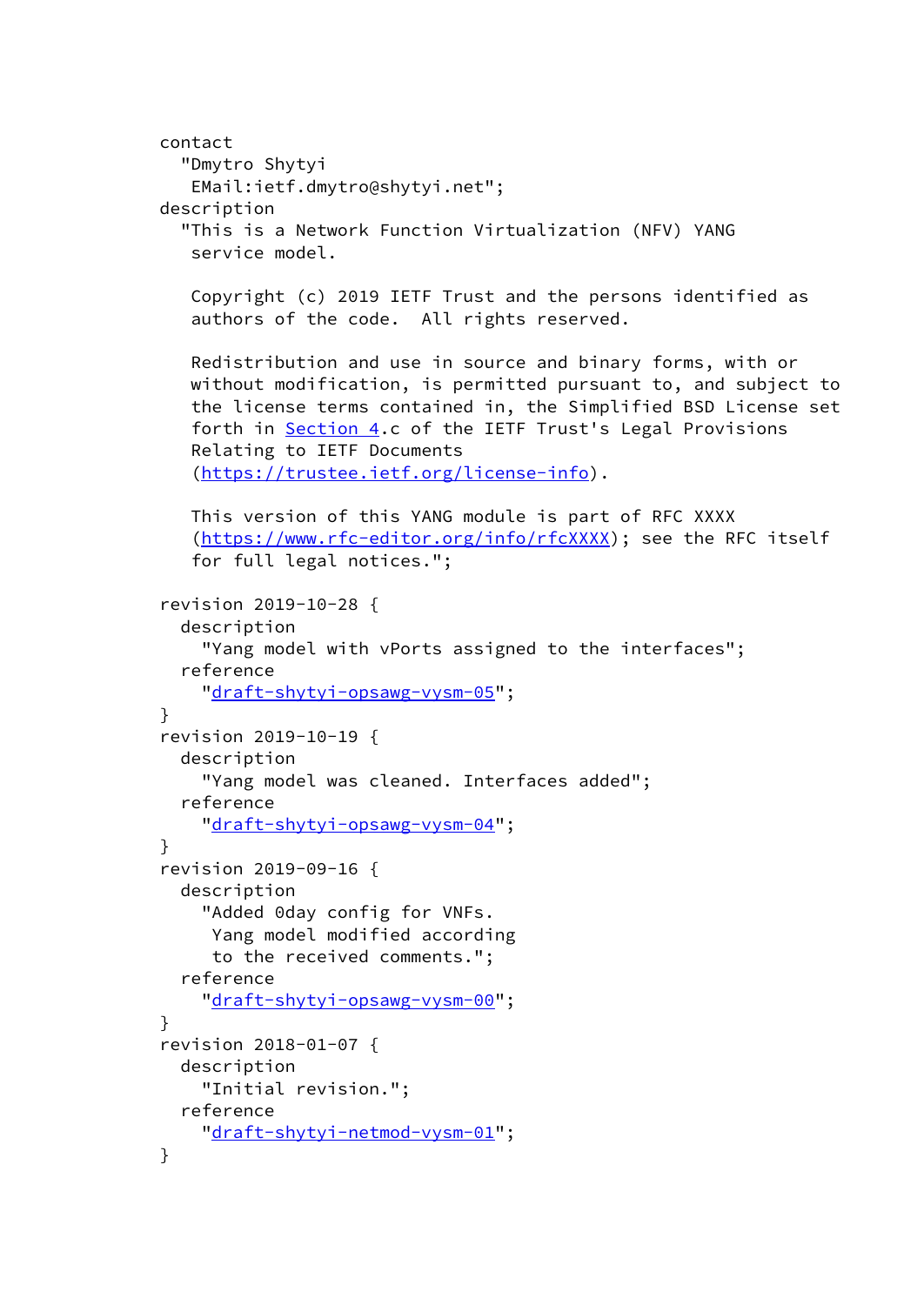```
Internet-Draft A YANG Module for uCPE management September 2021
       list ucpe {
        key "name";
        leaf name {
          type string;
          description
            "ID of uCPE where
             a service is instantiated";
         }
        list links {
          key "link";
          leaf link {
            type string;
            description
              "Name of the virtual link from the pool
               of the links";
 }
          description
            "Pool of the virtual links that connect VMs and
             Interfaces";
 }
        list phyInterfaces {
          key "interface";
          leaf interface {
            type string;
            description
               "Name of physical interface";
 }
           list ports {
            key "port";
            leaf port {
              type string;
              description
                "Name of the connector";
 }
            leaf link {
              type leafref {
                path "../../../links/link";
 }
              description
                "Link that is connected to
                 the port via connector";
 }
```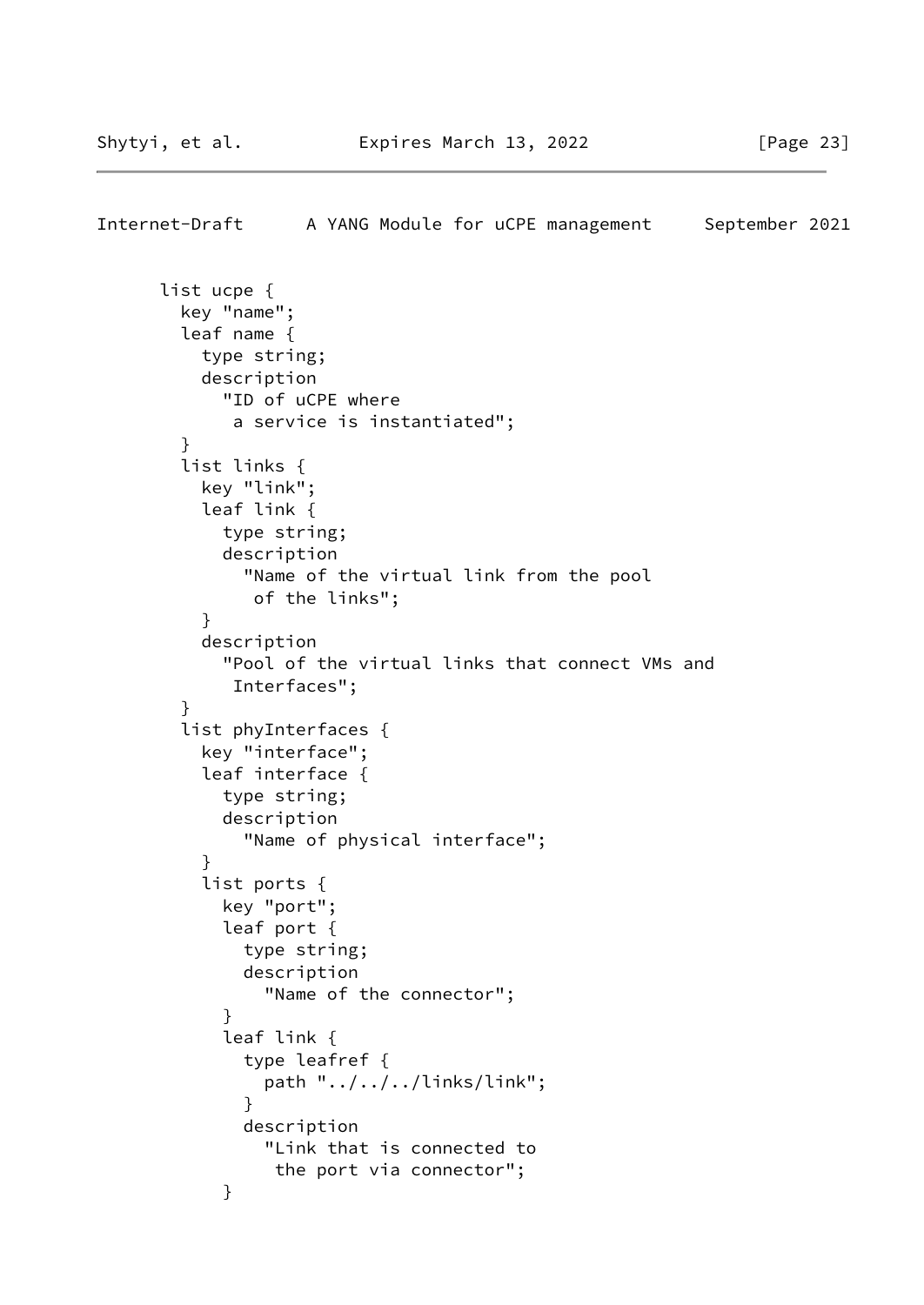```
 description
              "Set of the connectors the
               physical interface has";
 }
          description
            "Set of physical interfaces";
```
Shytyi, et al. **Expires March 13, 2022** [Page 24]

Internet-Draft A YANG Module for uCPE management September 2021 } list switches { key "switch"; leaf switch { type string; description "Name of the forwarding domain"; } list ports { key "port"; leaf port { type string; description "Name of the connector"; } leaf name { type string; description "Name of the subconnector"; } leaf link { type leafref { path "../../../links/link"; } description "Link that is connected to the switch via port"; } description "Set of the connectors the forwarding domain has"; } description "Set of the forwarding domains";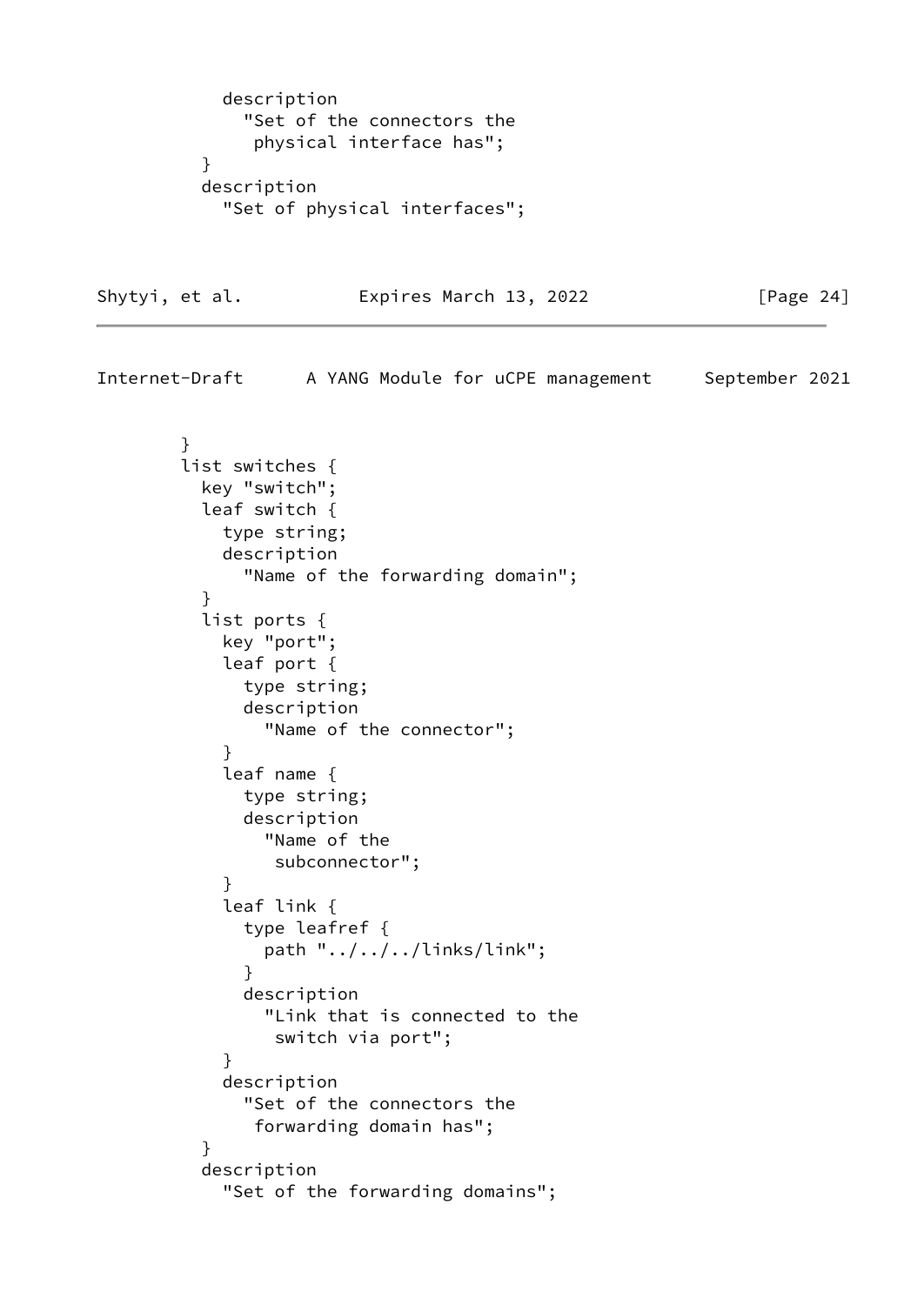```
 }
        list vms {
          key "vm";
          leaf vm {
            type string;
            description
              "ID of the Virtual Machine";
          }
          list ports {
            key "port";
            leaf port {
              type string;
              description
Shytyi, et al.             Expires March 13, 2022             [Page 25]
Internet-Draft A YANG Module for uCPE management September 2021
                "Name of the connector";
 }
            leaf name {
              type string;
              description
                "Name of
                 the subconnector";
 }
            leaf link {
              type leafref {
                path "../../../links/link";
 }
              description
                "Link that connects the
                 VM with a switch or Interface
                 via connector";
 }
            description
              "Set of Virtual Machine connectors";
 }
          leaf ram {
            type uint64;
            description
              "Size of RAM to allocate for
               the Guest OS";
 }
          leaf cpu {
            type uint64;
```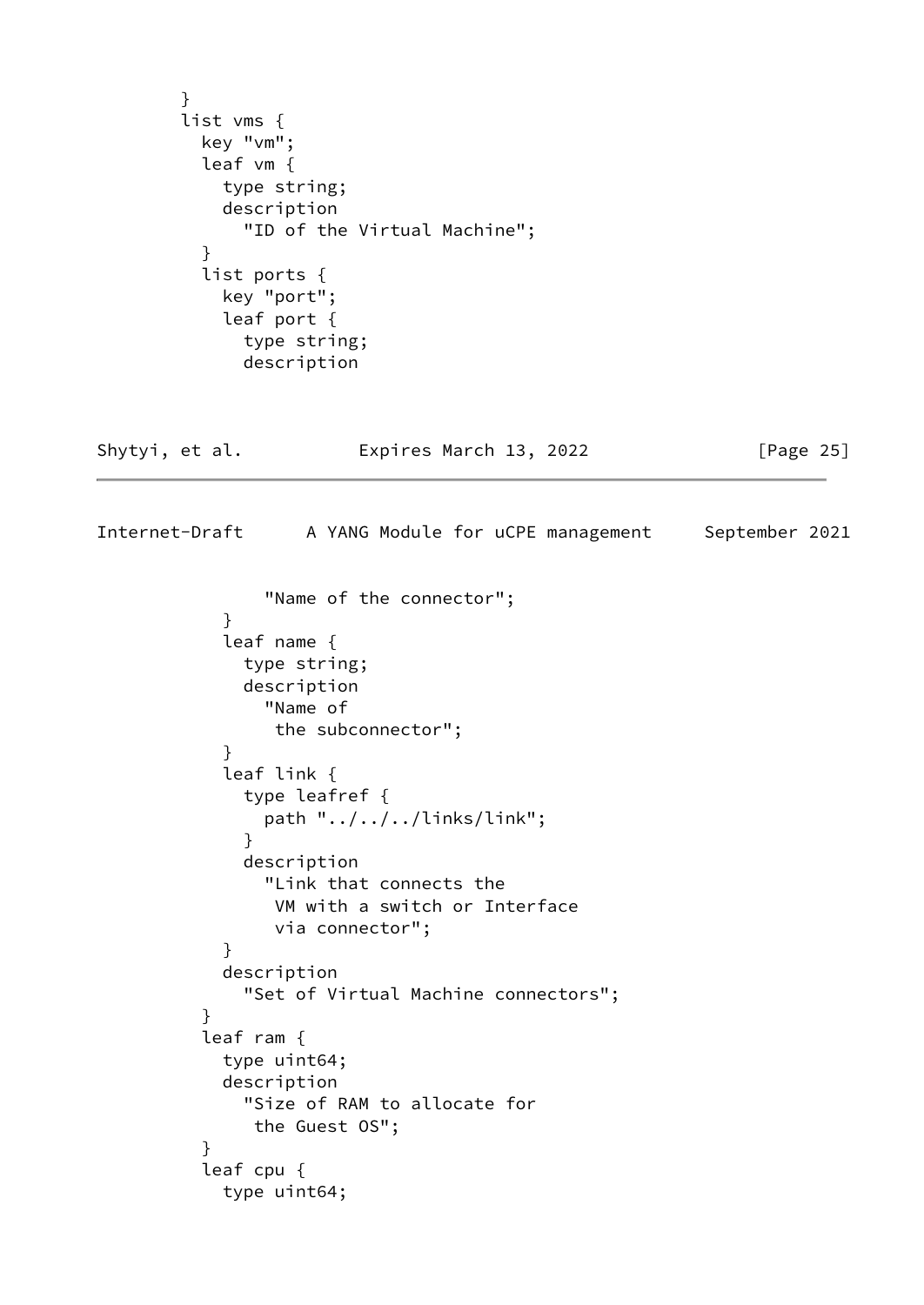```
 description
              "Number of vCPUs to
               allocate for the Guest OS";
 }
          list storages {
            key "id";
            leaf id {
              type string;
              description
                "Number of
                 vDisk attached to the VM";
 }
            leaf location {
              type string;
              description
                "External location where
                 the image (ex.qcow2) is saved.";
 }
            description
              "Virtual storge/vDisk
Shytyi, et al.             Expires March 13, 2022             [Page 26]
Internet-Draft A YANG Module for uCPE management September 2021
               attached to the Virtual Machine";
          }
          container day0-config {
            leaf location {
              type string;
              description
                "0day configuration location";
 }
```

```
 leaf day0-var-path {
              type string;
              description
               "path of the file
                that contains the 0day variables";
 }
            list variable {
              key "name";
              leaf name {
               type string;
               description
                 "variable name";
 }
```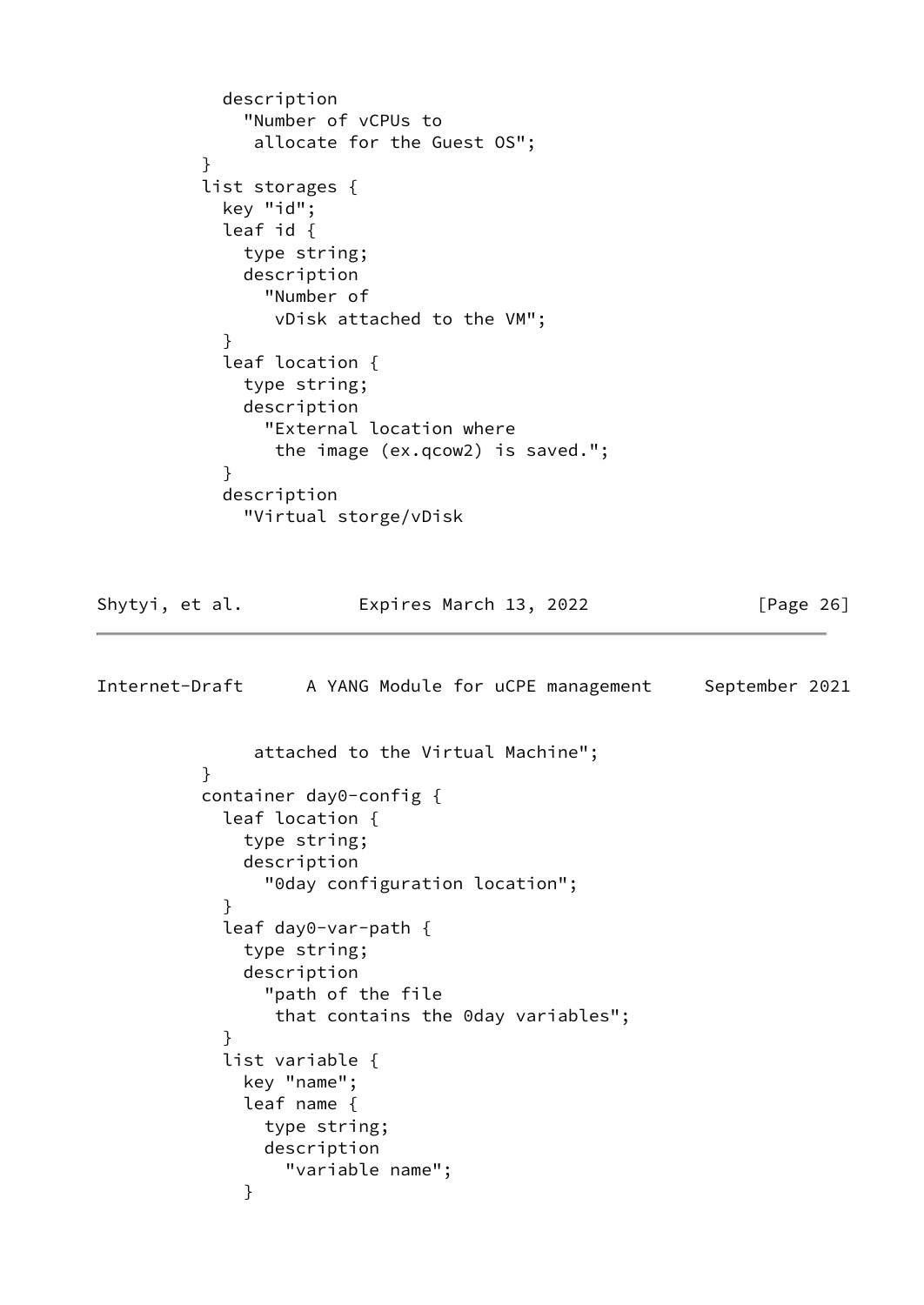```
 leaf value {
                 type string;
                 description
                   "variable value";
 }
               description
                 "list of variables";
 }
             description
               "0day configuration:init config";
           }
           description
             "Set of the Virtual Machines configured
             on the universal Customer-Premises Equipment";
         }
        description
           "This is an uCPE management service";
      }
    }
    <CODE ENDS>
```
<span id="page-30-1"></span>

| Shytyi, et al. | Expires March 13, 2022 | [Page $27$ ] |
|----------------|------------------------|--------------|
|----------------|------------------------|--------------|

<span id="page-30-0"></span>[Appendix D.](#page-30-0) XML example of deprecated YANG model

 The XML example below presents the configuration of the next service in the uCPE, where: vSW(LAN), vSW(WAN), vSW(Service) - virtual switches; l1,l2,l3,l4 - virtual links; VMs represent PNFs (Physical Network Fuctions) that could be bootstrapped with 0day config/ license.

> +--------+ +-------------+ +------------+ |vSW(LAN)|--l2--|VNF-vFirewall|--l3--| | +--------+ +-------------+ | | +--------+ +-------------+ |vSW(Service)| |vSW(WAN)|--l1--| VNF\_vRtr |--l4--| |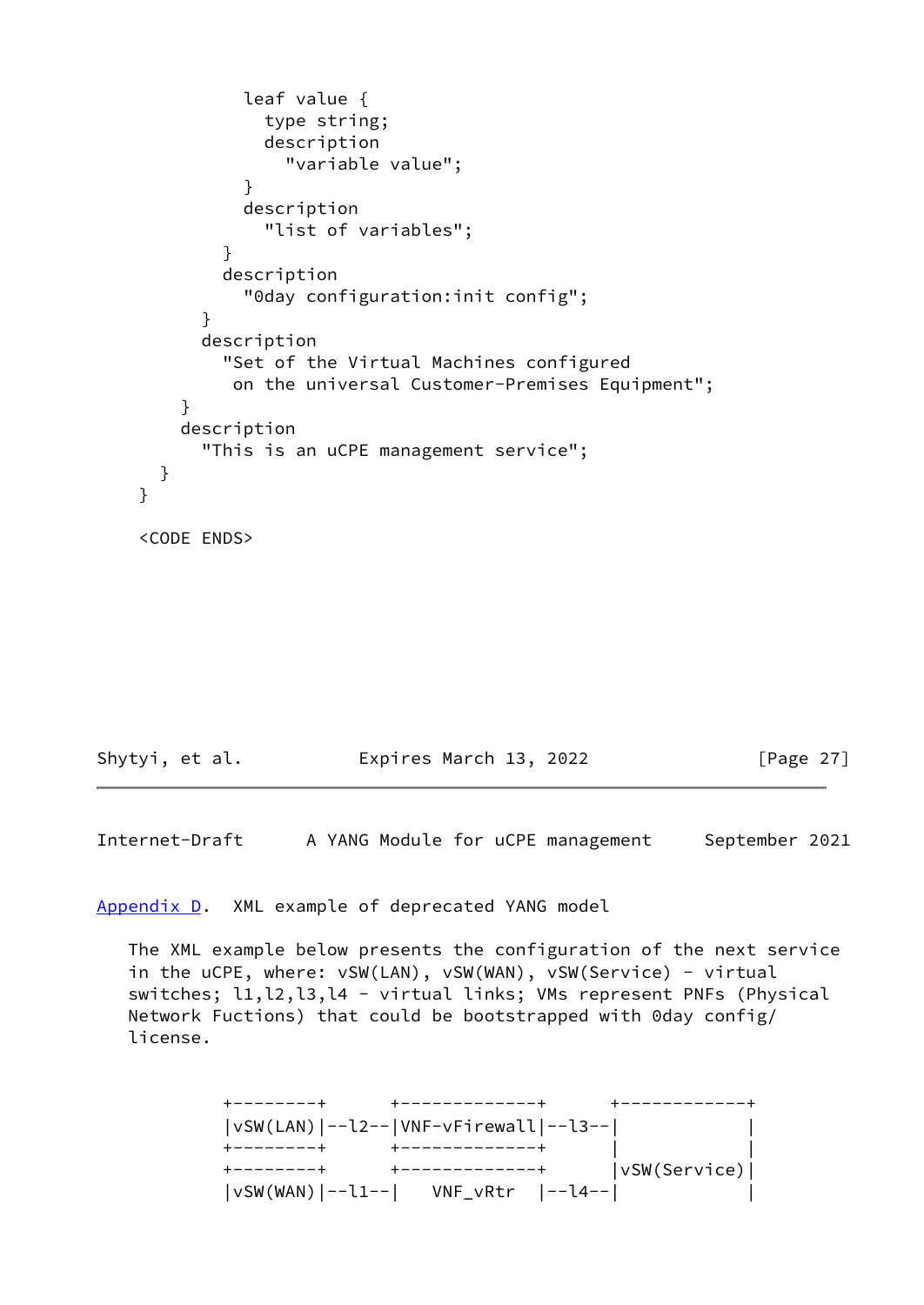```
 +--------+ +-------------+ +------------+
```
 <ucpe xmlns="urn:ietf:params:xml:ns:yang:ietf-ucpe"> <name>ucpe1</name> <links> <link>l1</link> </links> <links> <link>l2</link> </links> <links> <link>l3</link> </links> <links> <link>l4</link> </links> <switches> <switch>lan</switch> <ports> <port>10</port> <name>l2p10</name> <link>l2</link> </ports> </switches> <switches> <switch>service</switch> <ports> <port>10</port> <name>l3p10</name> <link>l3</link> </ports> <ports>

Shytyi, et al. Expires March 13, 2022 [Page 28]

Internet-Draft A YANG Module for uCPE management September 2021

 <port>11</port> <name>l4p10</name> <link>l4</link> </ports> </switches> <switches> <switch>wan</switch>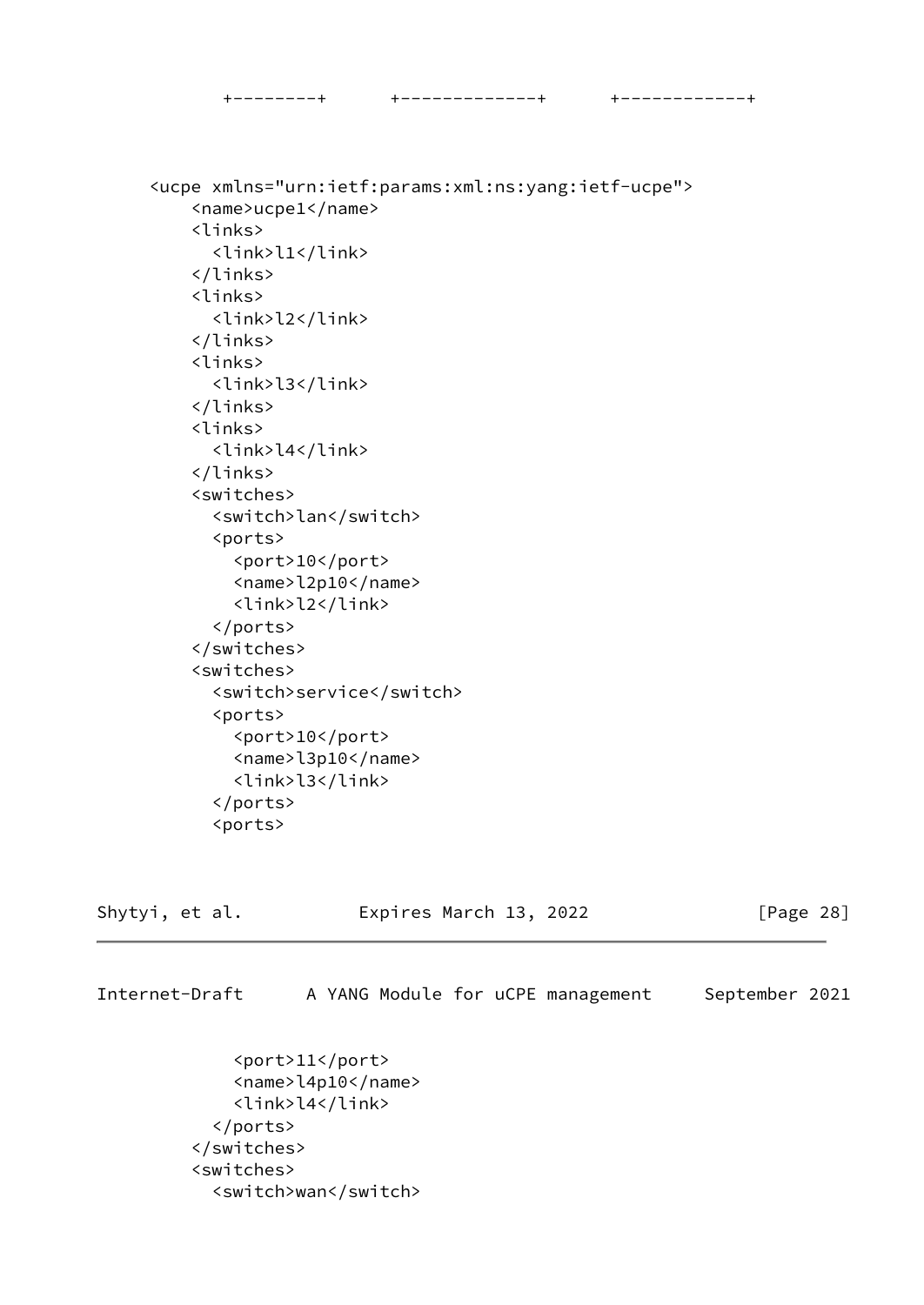```
 <ports>
     <port>10</port>
     <link>l1</link>
   </ports>
 </switches>
 <vms>
   <vm>VNF-vRtr</vm>
   <ports>
     <port>1</port>
     <name>l1p1</name>
     <link>l1</link>
   </ports>
   <ports>
     <port>2</port>
     <name>l4p2</name>
     <link>l4</link>
   </ports>
  <ram>2048</ram>
   <cpu>2</cpu>
   <storages>
    \langleid>1</id>
     <location>http://192.168.2.1/vRtr-x86.qcow2</location>
   </storages>
   <day0-config>
     <location>https://192.168.2.1/vRtr-day0.iso</location>
     <day0-var-path>/config.rom</day0-var-path>
     <variable>
      <name>hostname</name>
       <value>IETF-vRtr</value>
     </variable>
     <variable>
       <name>ipaddress</name>
       <value>192.168.1.2 255.255.255.0</value>
     </variable>
   </day0-config>
\langle/vms\rangle <vms>
   <vm>VNF-vFirewall</vm>
   <ports>
     <port>1</port>
     <name>l3p1</name>
```
<span id="page-32-0"></span>

| Shytyi, et al. | Expires March 13, 2022 | [Page 29] |
|----------------|------------------------|-----------|
|----------------|------------------------|-----------|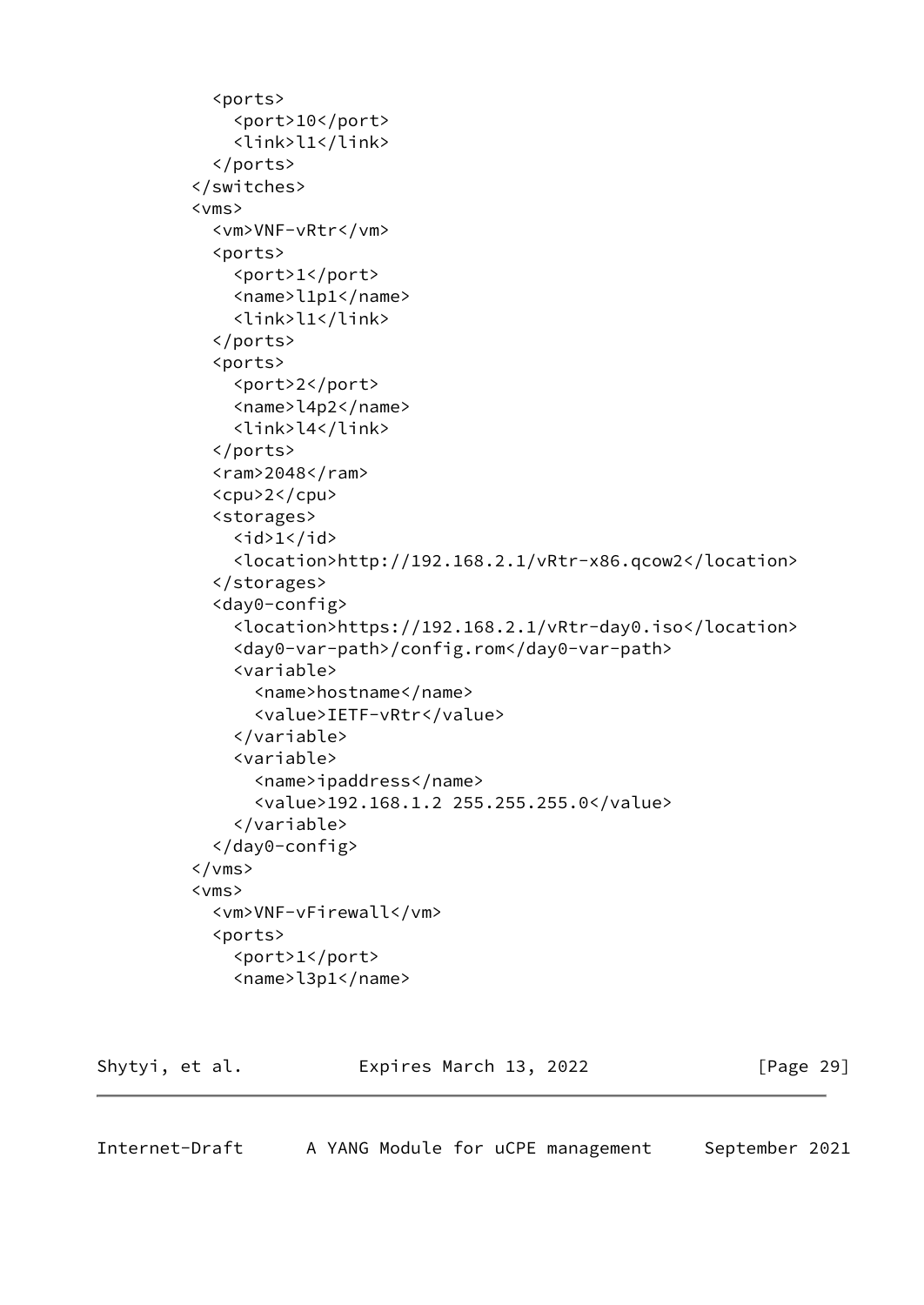```
 <link>l3</link>
             </ports>
             <ports>
               <port>2</port>
               <name>l2p2</name>
               <link>l2</link>
             </ports>
            <ram>2048</ram>
             <cpu>2</cpu>
             <storages>
              \langleid>1</id>
               <location>http://192.168.2.1/vFirewall-x86.qcow2</location>
             </storages>
             <day0-config>
               <location>https://192.168.2.1/vFirewall-day0.iso</location>
               <day0-var-path>/config.rom</day0-var-path>
               <variable>
                 <name>hostname</name>
                 <value>vFirewall</value>
               </variable>
               <variable>
                 <name>ipaddress</name>
                 <value>192.168.1.3 255.255.255.0</value>
               </variable>
             </day0-config>
          \langle/vms\rangle </ucpe>
Authors' Addresses
    Dmytro Shytyi
    SFR
    Paris , Ile-de-France
    France
    Email: ietf.dmytro@shytyi.net
    URI: https://dmytro.shytyi.net
    Laurent Beylier
    SFR
    Paris , Ile-de-France
    France
    Email: laurent.beylier@sfr.com
```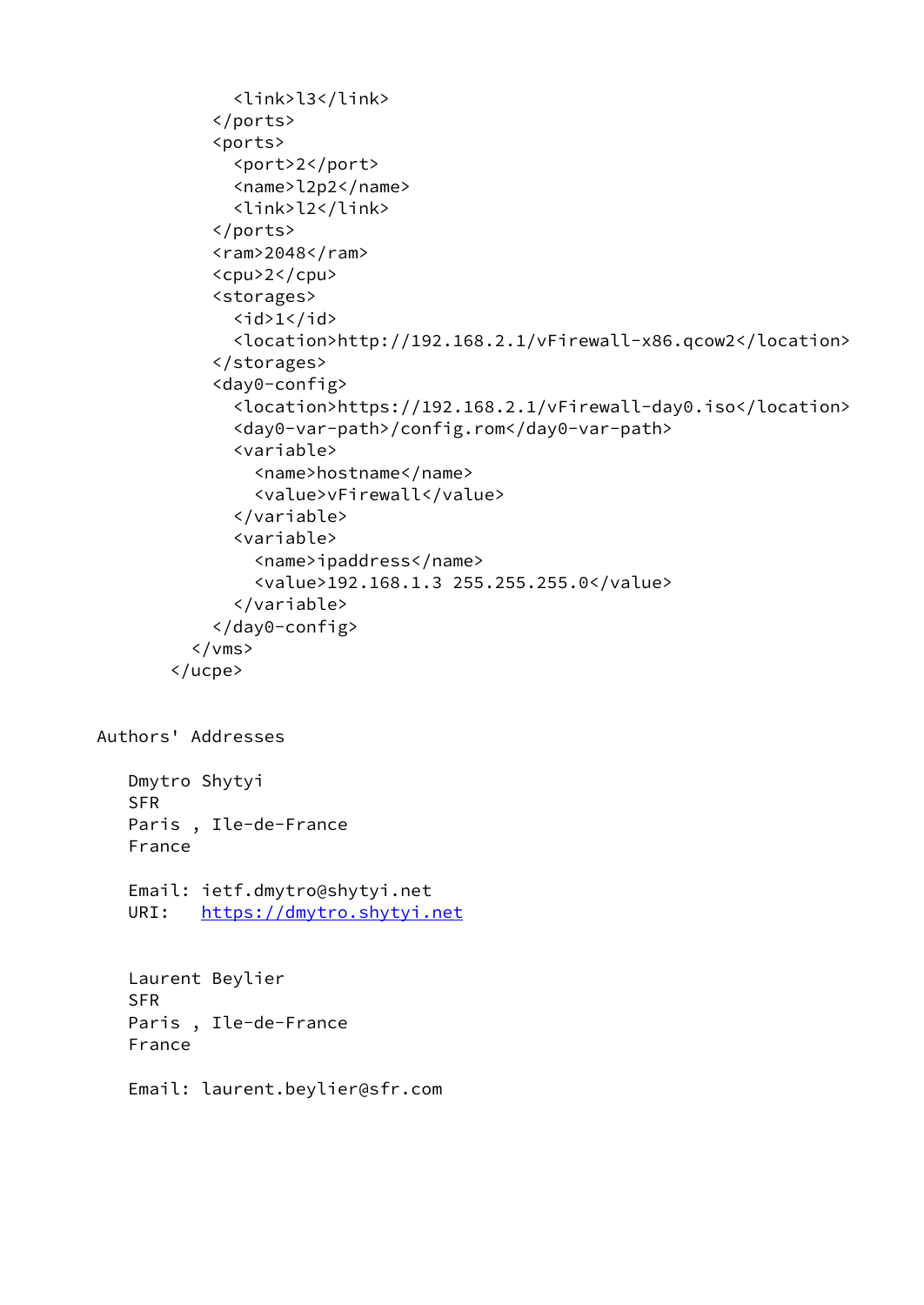Luigi Iannone Telecom ParisTech Paris , Ile-de-France France

Email: luigi.iannone@telecom-paristech.fr